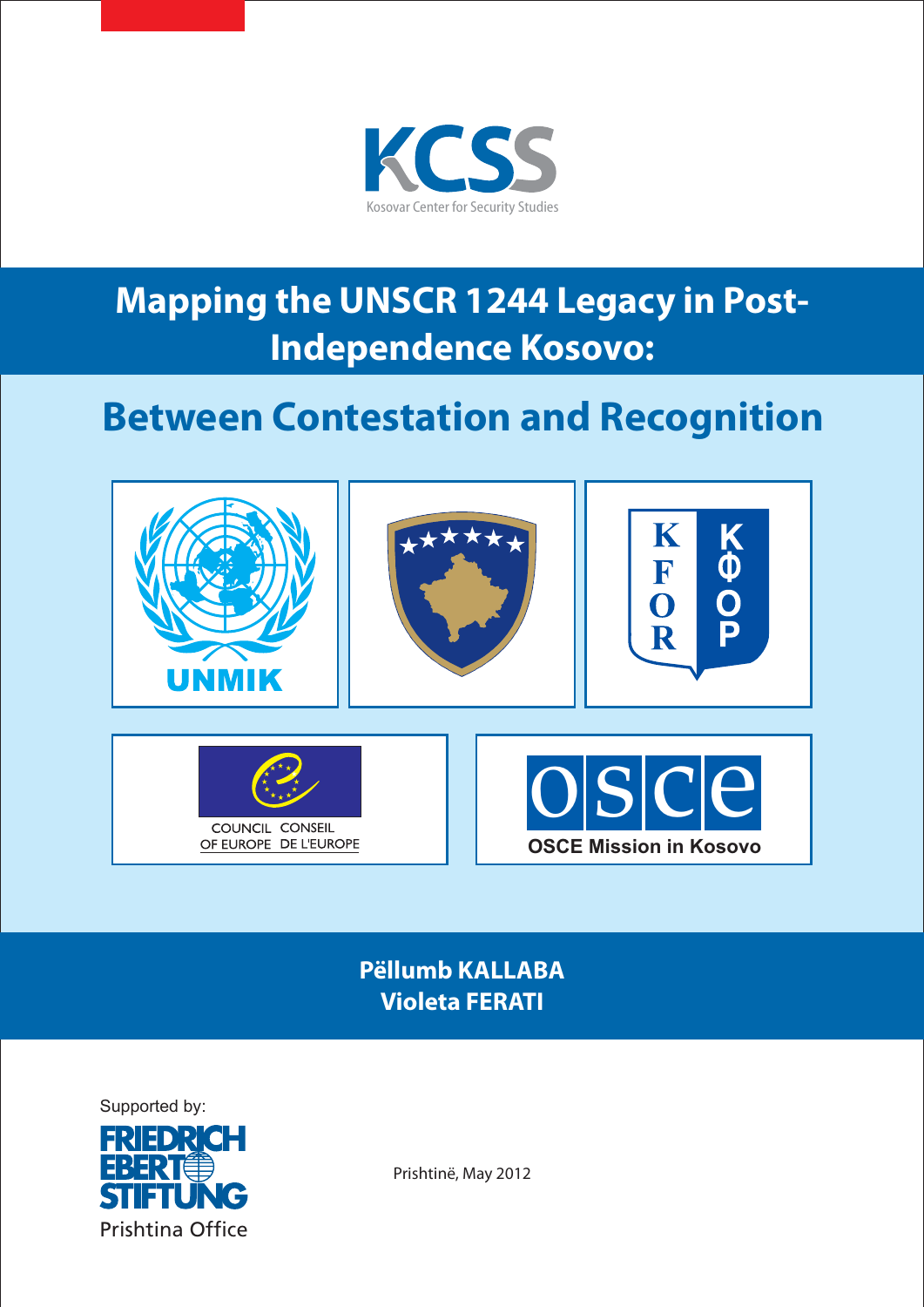

## Mapping the UNSCR 1244 Legacy in Post-Independence Kosovo: Between Contestation and Recognition











## Pëllumb KALLABA Violeta FERATI

Prishtinë, May 2012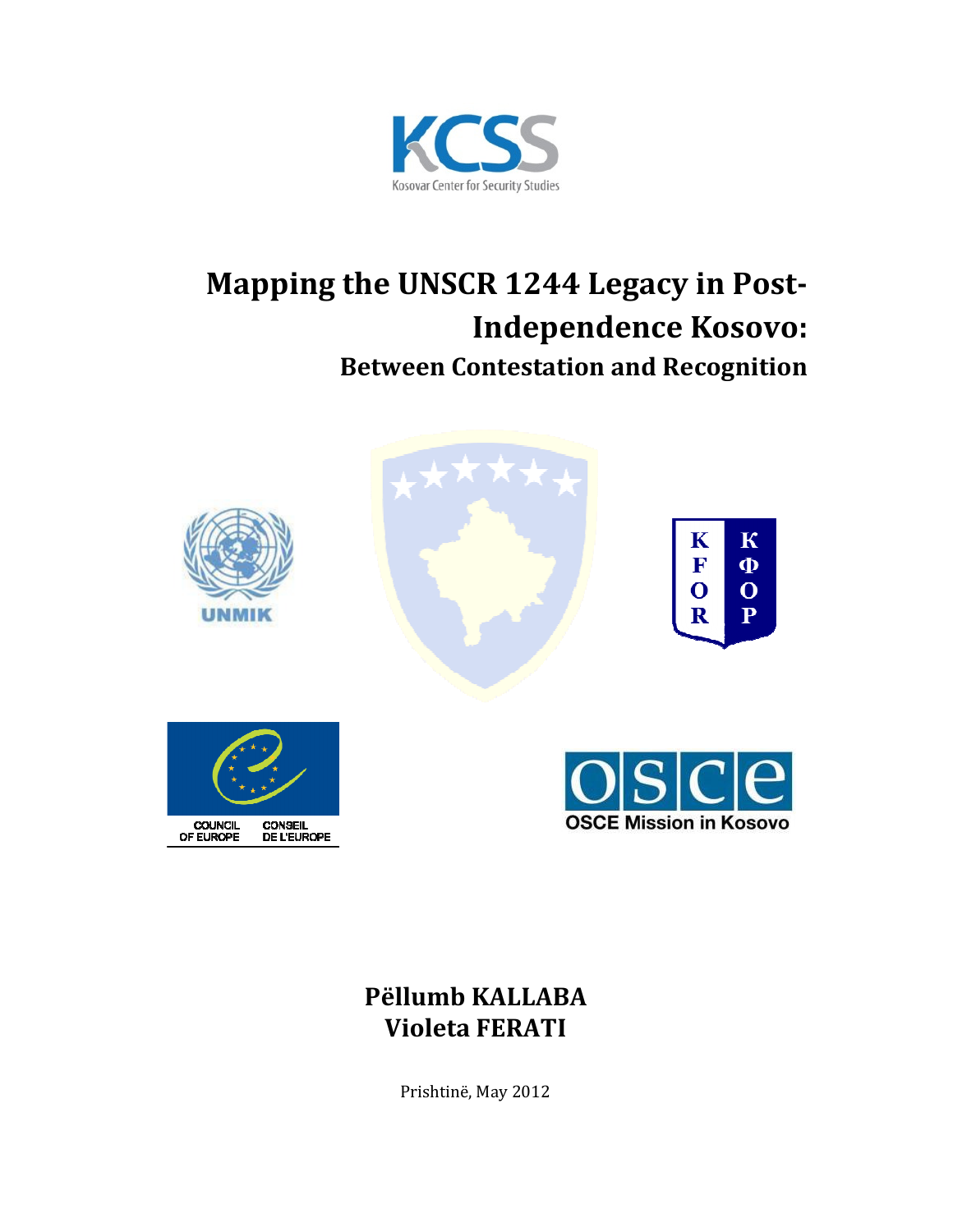

This policy paper has been supported by FES Office in Prishtina

Prepared by: Pëllumb KALLABA and Violeta FERATI

Disclaimer: The views expressed in this publication are not necessarily those of the Friedrich Ebert Stiftung.

Copyright © 2012 by KCSS. All rights reserved. No part of this publication may be reproduced, stored in a retrieval system, or transmitted, in any form or by any means, electronic, mechanical, photocopying, recording or otherwise, without the prior written permission of the publisher. Please contact info@qkss.org or +381 38 221 420.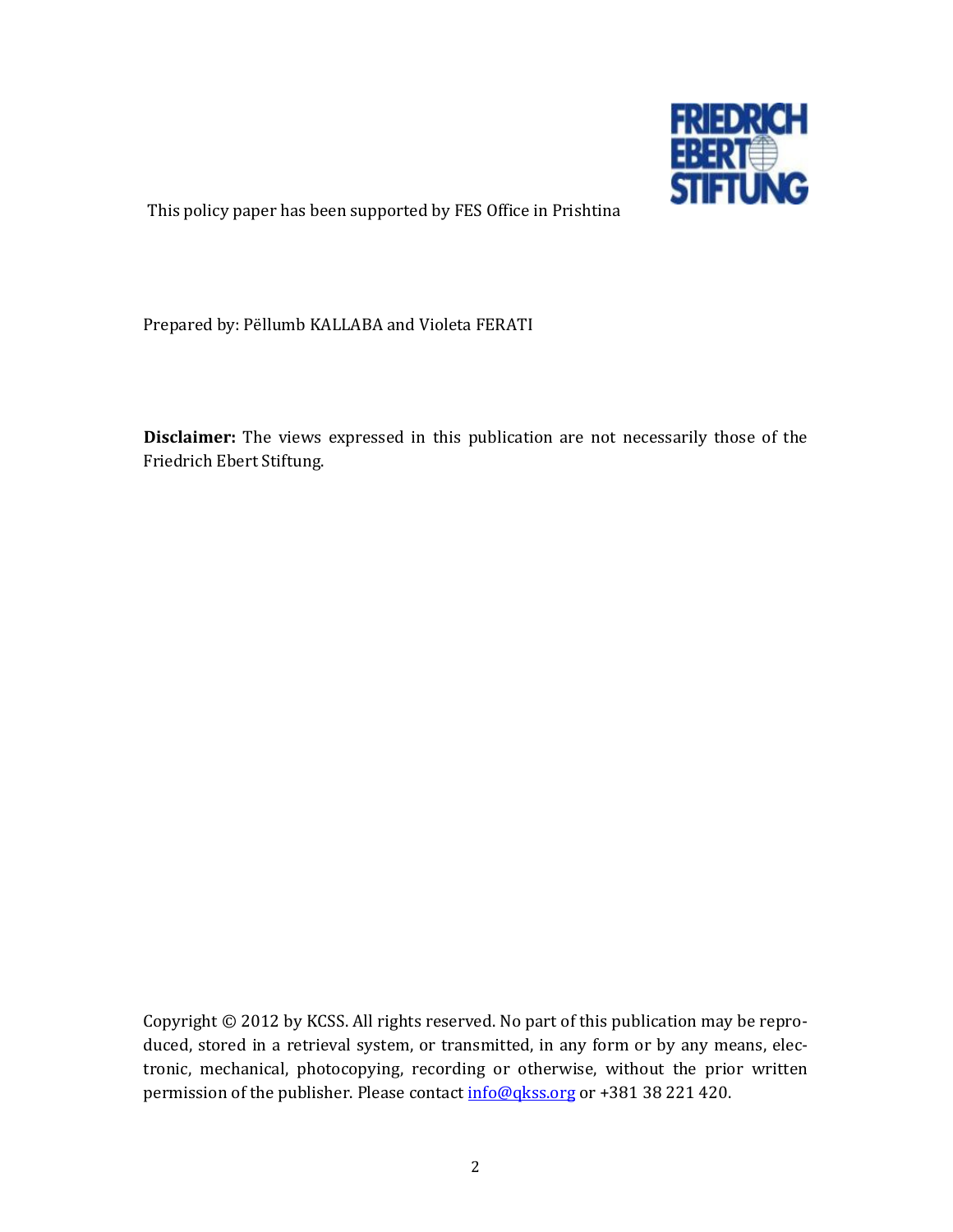## **TABLE OF CONTENTS**

|      | $I\text{NTRODUCTION} \text{} \text{} \\ 5$                                      |  |
|------|---------------------------------------------------------------------------------|--|
|      |                                                                                 |  |
|      |                                                                                 |  |
| 1.1. |                                                                                 |  |
|      |                                                                                 |  |
|      |                                                                                 |  |
| 2.1. |                                                                                 |  |
| 2.2. |                                                                                 |  |
| 2.3. |                                                                                 |  |
| 2.4. |                                                                                 |  |
|      |                                                                                 |  |
| 3.   |                                                                                 |  |
|      | ANNEX I: "MAPPING THE INTERNATIONAL PRESENCE BASED ON THE UNSCR 1244 LEGACY" 26 |  |
|      |                                                                                 |  |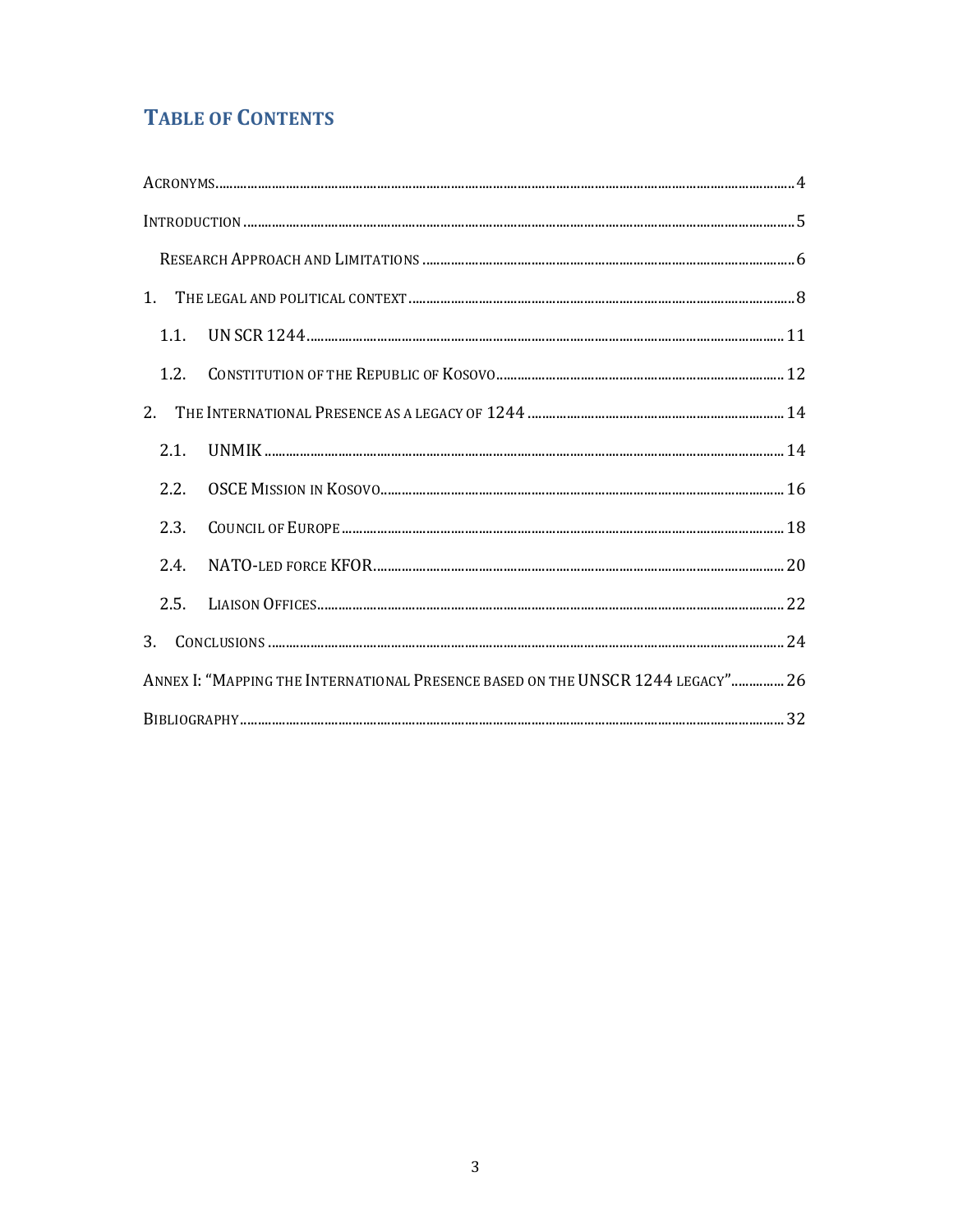## Acronyms

| <b>CoE</b>      | Council of Europe                                       |
|-----------------|---------------------------------------------------------|
| <b>CSP</b>      | Comprehensive Settlement Plan                           |
| EU              | European Union                                          |
| <b>EULEX</b>    | European Union Rule of Law Mission in Kosovo            |
| <b>ICJ</b>      | International Court of Justice                          |
| IC <sub>O</sub> | International Civilian Office                           |
| <b>KFOR</b>     | NATO-led Kosovo Force                                   |
| <b>KSF</b>      | <b>Kosovo Security Force</b>                            |
| <b>KVM</b>      | <b>OSCE Kosovo Verification Mission</b>                 |
| <b>MFA</b>      | Ministry of Foreign Affairs                             |
| <b>OMIK</b>     | <b>OSCE Mission in Kosovo</b>                           |
| <b>OSCE</b>     | Organisation for Security and Cooperation in Europe     |
| <b>SSA</b>      | <b>Stability Association Agreement</b>                  |
| <b>UNMIK</b>    | United Nations Interim Administration Mission in Kosovo |
| <b>UNSC</b>     | <b>United Nations Security Council</b>                  |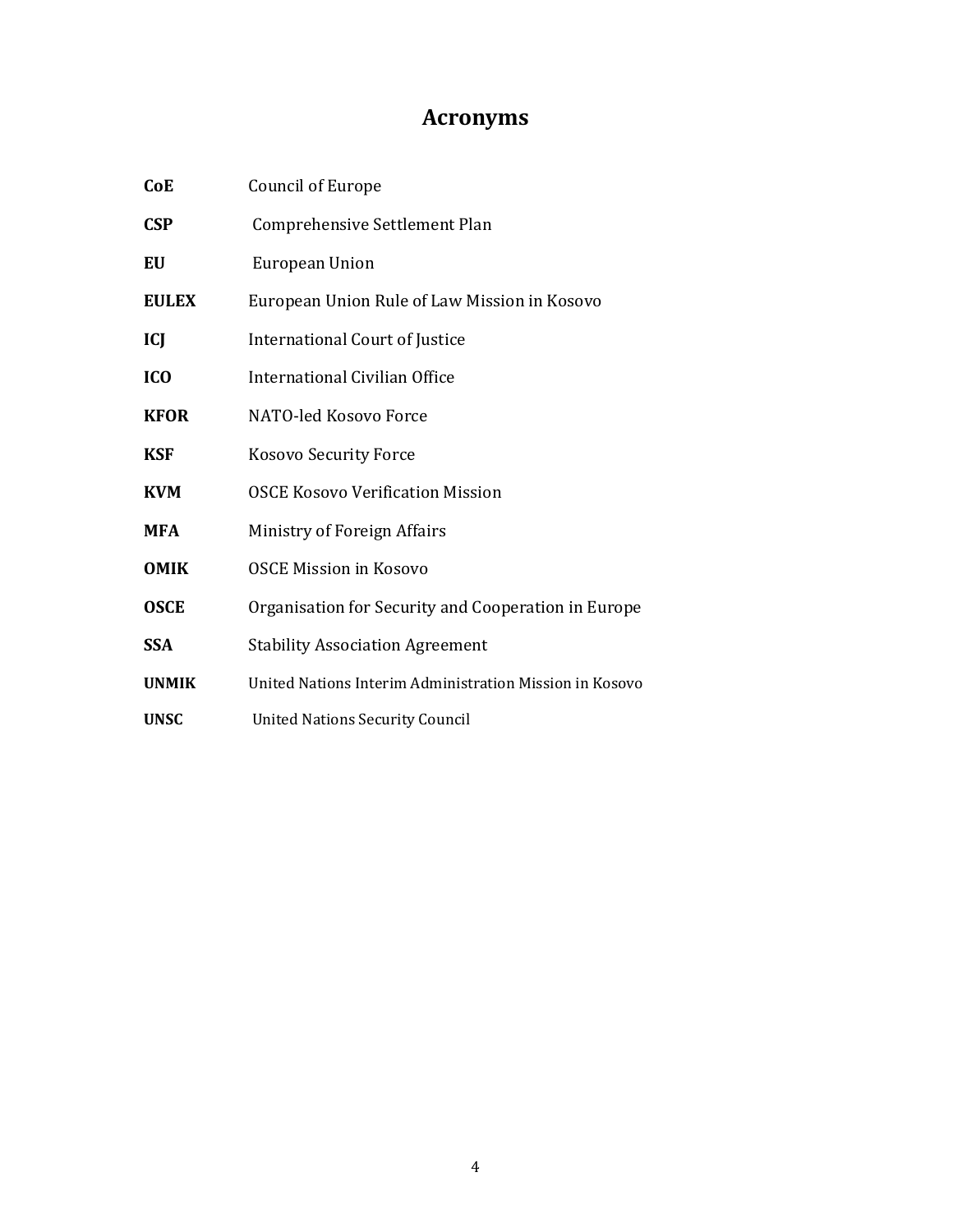#### Introduction

Since 1999, under the internationally governed framework of the United Nations Interim Administration Mission in Kosovo (UNMIK), a total of around  $\epsilon$  2 billion<sup>1</sup> was allocated by European countries2 for the stabilization and development of Kosovo, making Kosovo the biggest recipient of European Union (EU) aid in the world. However, the lack of consensus at the international level over Kosovo's status severely complicated the statebuilding efforts of the international community, which are effectively divided between the 'status-positive' and the 'status-neutral'. The United Nations Security Council Resolution (UNSCR) 1244 remains in force nearly 13 years later, unrevised due to a lack of consensus among the five permanent UNSC member states - namely France, United Kingdom, China, USA and Russia. Specifically, Kosovo's unprecedented statehood was specifically pushed for as a result of the two UNSC permanent members rejection, Russia and China, to approve the Comprehensive Proposal for the Kosovo Status Settlement (the "Ahtisaari Plan") by its UN Special Envoy, Martti Ahtisaari<sup>3</sup> in 2007. As a consequence of this, neither Kosovo's (unilaterally) coordinated actions, supported by the major EU states and the United States of America - which led to the Declaration of Independence on 17 February 2008 along with the adoption of the Constitution of Kosovo - nor the affirmative International Court of Justice's (ICJ)<sup>4</sup> conclusions that the adoption of the Declaration of Independence did not violate general international law, appear to be sufficient movements towards resolving the existing stalemate of Kosovo's international subjectivity.

The main argument of the current research is that Kosovo's state institutions have since 2008 proved to have had a very limited influence on the debate whether the considerable international presence based on the legacy of Resolution 1244 is contributing in a coordinated fashion towards creating a predictable future within the international community for Kosovo. Arguably, post-independence Kosovo institutions did not succeed in using the international civilian and military presence in order to join more international organisations, nor was it defined on the basis of which legal framework they should operate, in order to reinvigorate the push forward to a more assertive position on the international stage. As a consequence, the state-building process in Kosovo has experienced a backlash due to the complex legal and political constraints deriving from

<sup>1</sup> According to King and Mason, "UNMIK is the most ambitious peace operation in UN history: on a per capita basis, the world has invested 25 times as much money and 50 times as many troops as in Afghanistan….if Kosovo is deemed as success it will bolster the UN's claim to be the most credible and effective nation-builder in the World; if it's seen as a failure it will embolden those who argue that nation-building should be done either by powerful individual states or not at all." (King and Mason 2006).

 $2^2$  See the European Union Office in Kosovo, available at http://eeas.europa.eu/delegations/kosovo/eu\_kosovo/political\_relations/index\_en.htm

<sup>3</sup> United Nations Special Envoy for the Future Status of Kosovo, former president of Finland, Marti Ahtisaari, appointed by the UN Secretary-General on 14 November 2005.

<sup>4</sup> International Court of Justice 2010, 44-45 http://www.icj-cij.org/docket/files/141/15987.pdf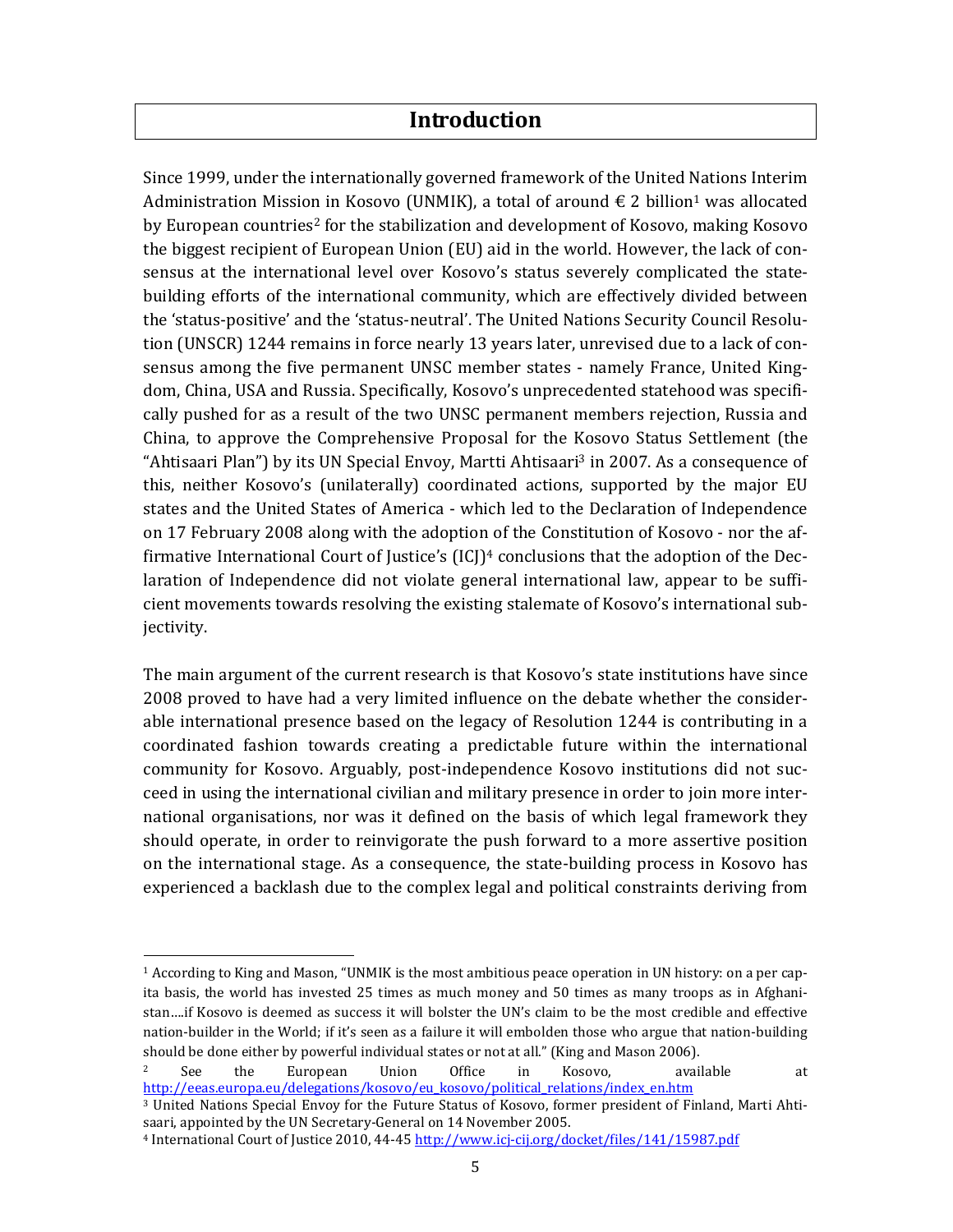the unprecedented coexistence of different international mandates, while the prevailing status-quo remains unchanged.

In this context, this research aims to develop a holistic view and uncover the exceptional impact of international civilian and military presence in Kosovo based on the legacy of the 1244 UNSC Resolution within the post-independence context. In this respect, this study will analyze the non-recognizing facet of the international presence towards Kosovo's statehood and the unique relationship of these missions5 towards Kosovo institutions. The role, policies as well as programmatic objectives will be briefly analysed and only the period of post-independence will be included in this study. In order to contextualize in depth the legacy of the 1244 Resolution, the research team has also analyzed the scope of Diplomatic Liaison Offices, including the Russian, Chinese, Slovak Republic, Romanian and Greek representation in Kosovo.

Finally, while Kosovo's state-building is experiencing a new phase aimed at ending the period of supervised Independence,<sup>6</sup> this research seeks to trigger a public debate concerning the state of "Modus Vivendi" between the legacies engendered by the 1244 Resolution, and the new realities introduced by the Constitution of the Republic of Kosovo.

#### Research Approach and Limitations

The methodology used for the compilation of this policy paper is predominantly qualitative research based on the desk research of legal framework(s), reports, journals and media articles, including semi-structured face to face interviews, questionnaires, as well as non-participatory observations. 7There are some quantitative analysis conducted to date which reflects the citizen's trust towards these missions but it was exactly one piece of qualitative research lacking. Furthermore, the research team was challenged due to the lack of information and communication by numerous international institutions (KFOR, Liaison Offices, Council of Europe), and the Ministry of Foreign Affairs of Kosovo. In this respect, the research has been oriented towards the secondary data, as a result of reluctance by the institutions mentioned above.

This research has deliberatively omitted EULEX (CSDP Rule of Law Mission) that is as well operating under the mandate of UNSCR 1244 and is applying a status neutral policy due to consecutive disunity among the EU member states, particularly Spain, Romania,

<sup>5</sup> Specifically, UNMIK, OSCE, Council of Europe, NATO-led force KFOR; Russian, Chinese, Greek, Romania and Slovak Liaison Offices.

<sup>6</sup> Note: The process of ending the International Supervision of Independence was initiated during the fourteenth meeting of the ISG, 24 January 2012, Vienna, Additionally, see the Resolution on Ending the International Supervision of Independence by the Assembly of Kosovo, 31 January 2012, http://www.kuvendikosoves.org/common/docs/Assembly\_Resolution.pdf

<sup>7</sup> Regarding access of electronic sources, please refer to the bibliography for precise date of retrieval.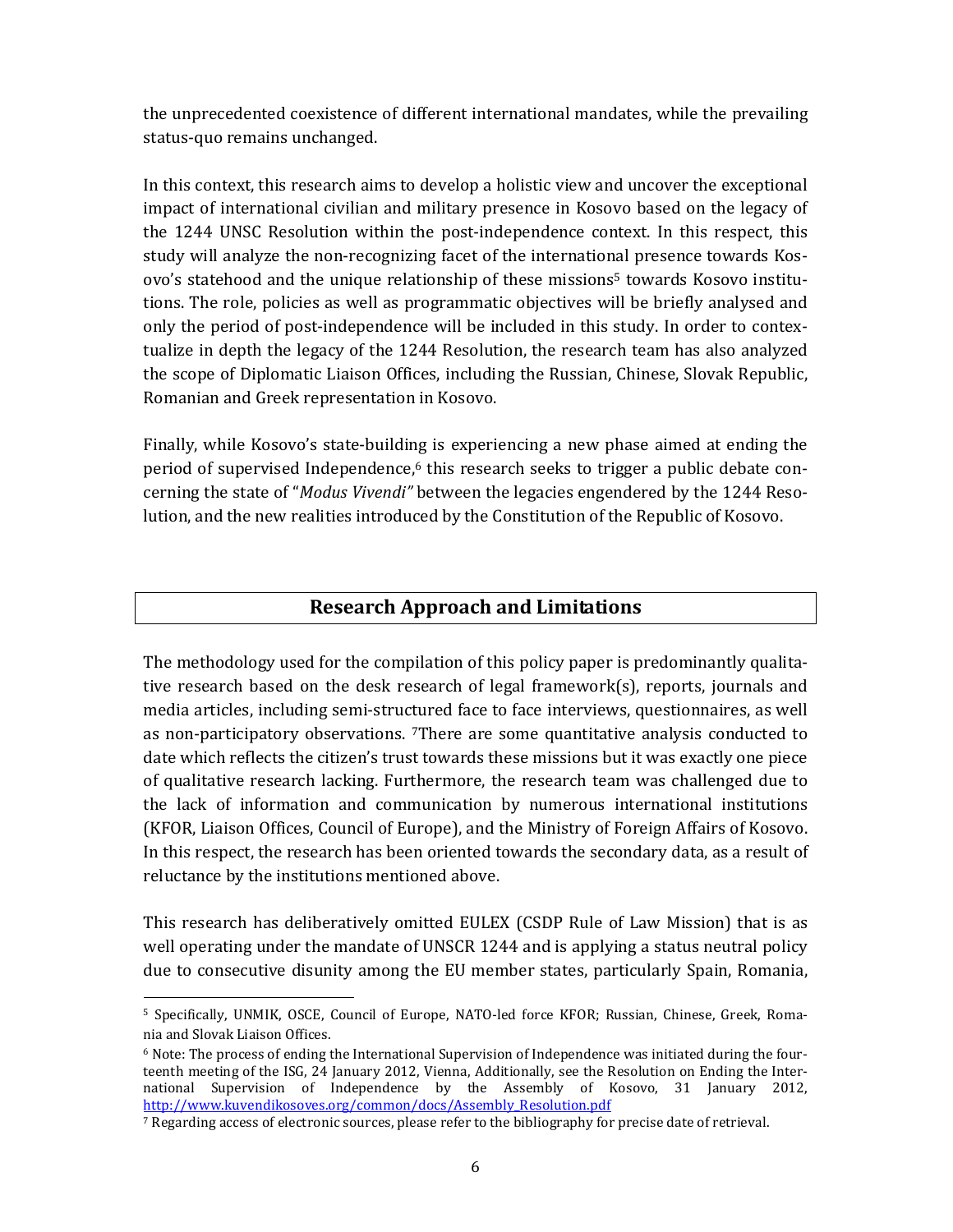Slovakia, Greece and Cyprus. Although foreseen by Ahtisaari's Comprehensive Proposal for the Kosovo Status Settlement,<sup>8</sup> EULEX is the only CSDP Mission which periodically reports to the UN Secretary General – making Kosovo's case a joint responsibility for both the UN and the EU. However, EULEX's presence in Kosovo does not constitute a unit of analysis since the respective research intends to assess only the presence of international missions and organizations that were established before the Declaration of Independence. As a result of this, the International Civilian Office (ICO) is also omitted from this research.

This research is expected to serve as reliable source for the policy-makers, students, researchers, journalists and civil society activists willing to study in depth the issues surrounding the international mission's presence and the complexity of their operation under UN SCR 1244. The data have been gathered in an independent manner and from a non-partisan perspective.

<sup>8</sup> Comprehensive Proposal for the Kosovo Status Settlement (Art. 13) http://www.unosek.org/docref/Comprehensive\_proposal-english.pdf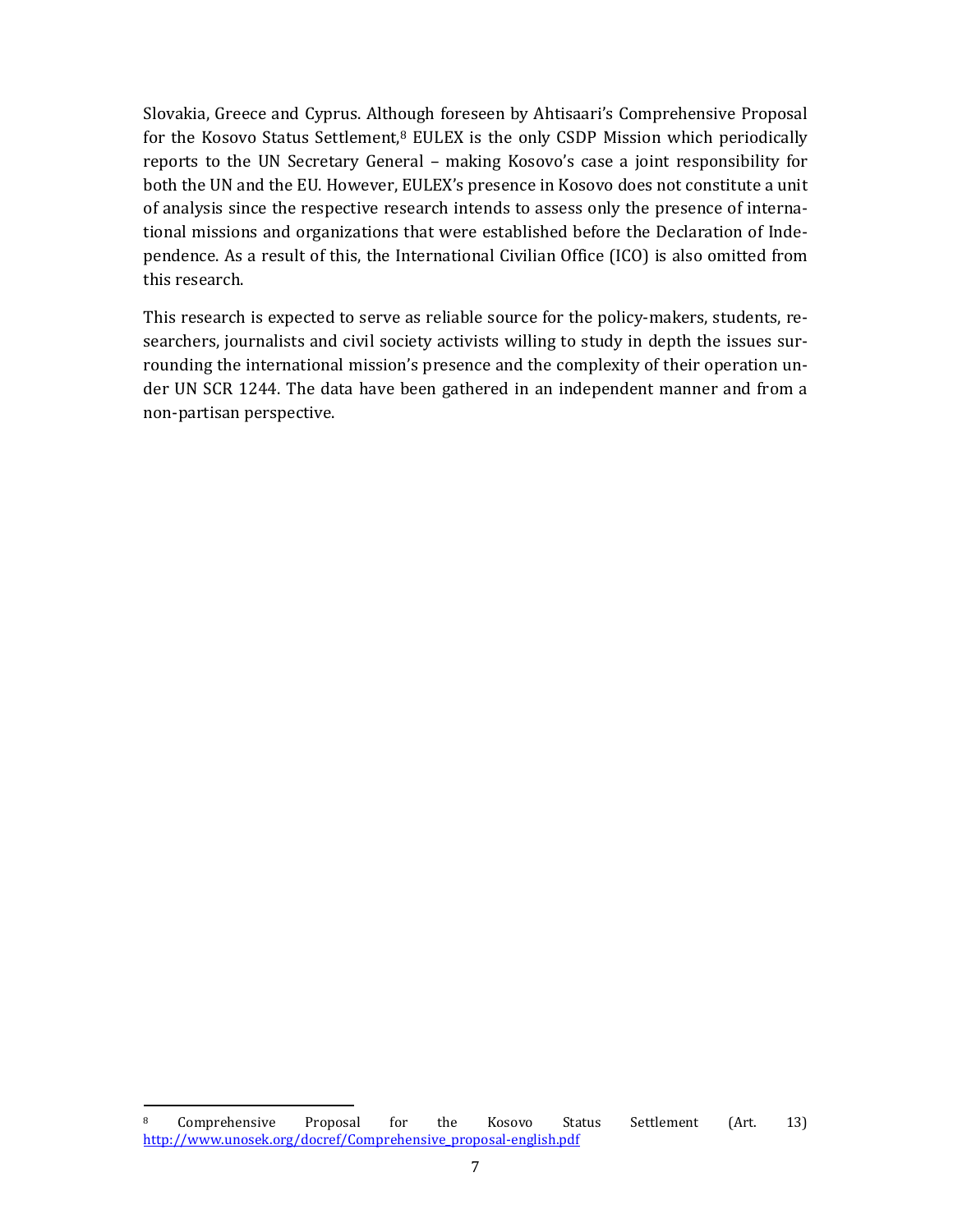#### 1. The legal and political context

As described above, the three key legal documents, which provide the international and constitutional law foundations of Kosovo are the Ahtisaari Plan dated 26 March 2007, the Declaration of Independence dated 17 February 2008, and the Constitution of the Republic of Kosovo of 15 June 2008. In its Declaration of Independence, the Assembly of Kosovo declared Kosovo to be an independent and sovereign state reflecting the will of Kosovar people and being in full accordance with the recommendations of UN Special Envoy Martti Ahtisaari and his Comprehensive Proposal for the Kosovo Status Settlement.<sup>9</sup> In addition to making explicit reference to the Ahtisaari Plan, Kosovo authorities have invited and welcomed an international civilian presence to supervise the implementation of the Ahtisaari Plan, a European Union-led rule of law mission and the North Atlantic Treaty Organization to retain the leadership role of the international military presence in Kosovo and to implement responsibilities assigned to it under UNSC Resolution 1244 (1999) and the Ahtisaari Plan.<sup>10</sup> While it is not the case in the constitutional provisions, paradoxically, the latter resolution remains explicitly important in the Declaration of Independence, while the Assembly of Kosovo committed itself to comply and "act consistent with principles of international law and resolutions of the Security Council of the United Nations, including 1244 (1999)."<sup>11</sup>

The cost of the large international presence in Kosovo is extremely high- approximately equal to 1/3 of the country's annual budget. This includes, in general terms, an annual budget of \$47 million for United Nations Mission in Kosovo (UNMIK); a budget of around €140 million for the EU Rule of Law Mission (EULEX);  $€23$  million for the Organization for Security and Cooperation in Europe (OSCE); as well as the combined annual operational costs for NATO and KFOR troops deployed by contributing countries. This brings a total close to half a billion dollars.12 Despite these facts, Kosovo is neither a full member of the above-mentioned organisations, nor does it have any formalised order of contractual relations with those organizations. Ultimately, on the bases of these considerations, post-independence Kosovo is depicted as having a hybrid international presence without due consideration being paid to the Constitutional provisions of the Republic of Kosovo; UNSC 1244 Resolution gives Kosovo's stakeholders no ownership over the international presence, both in political, legal, operational or structural terms. Paradoxically, the lack of contractual relationships with these organizations, due to the non-recognition of or status-neutral approach towards Kosovo's statehood, makes it a country with one of the highest international presences. At the same time, however, it has also become one of the most isolated ones, in terms of not being a full member of regional and international organizations and forums. However, the recently reached agreement on regional cooperation be-  $\overline{a}$ 

<sup>9</sup>Declaration of Independence available at http://www.assemblykosova.org/common/docs/Dek\_Pav\_e.pdf) paragraph 1.

<sup>10</sup> Ibidem, paragraph 5.

<sup>11</sup> Ibidem, paragraph 12.

<sup>&</sup>lt;sup>12</sup> See the speech by the Assistant Secretary-General for Peacekeeping Operations during the UNSC session on 8 February 2012, http://www.unmikonline.org/Pages/UNSC08022012.aspx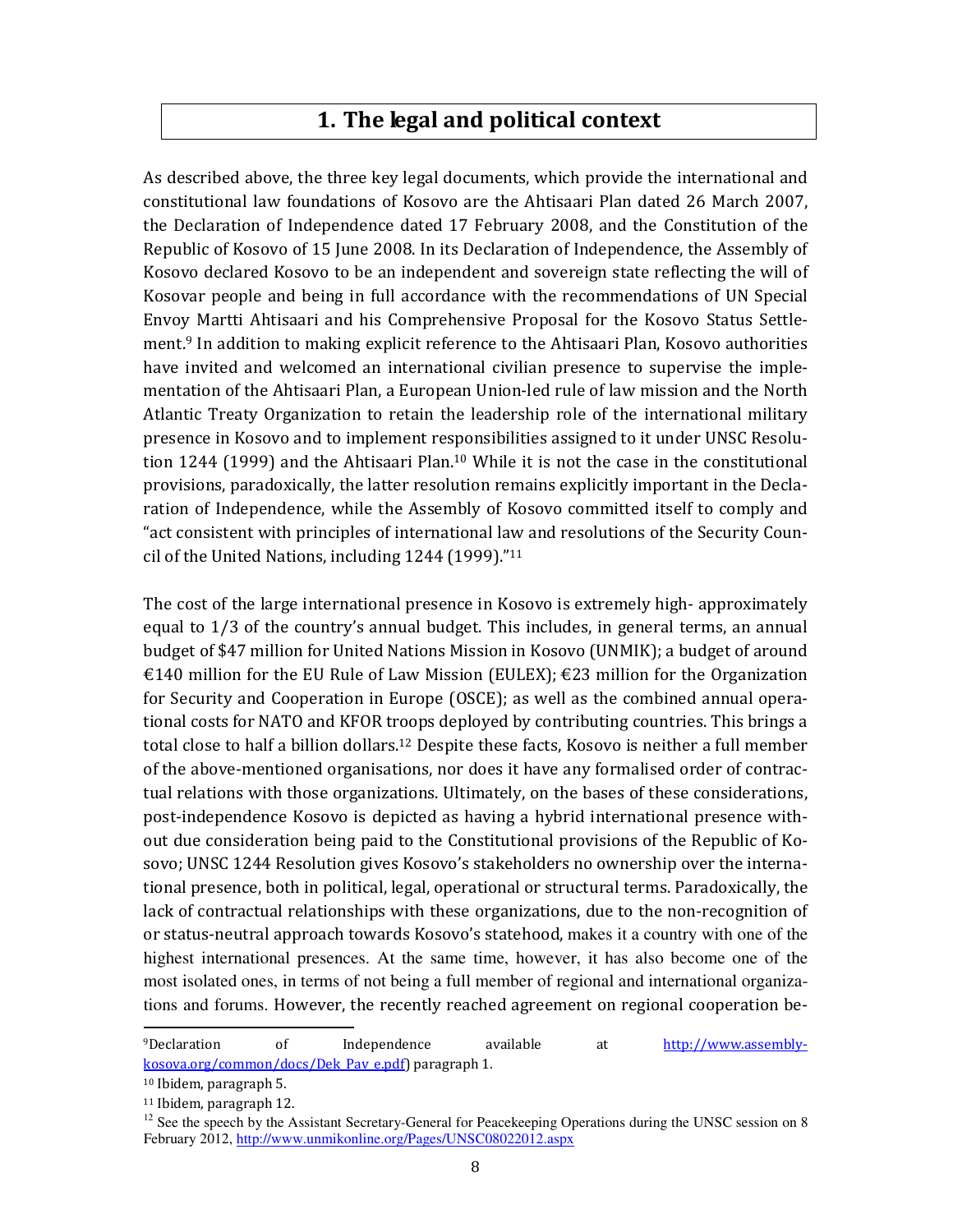tween Kosovo and Serbia, facilitated by the EU,<sup>13</sup> provided a new momentum - and perhaps new opportunities – towards closing the gap between Kosovo and other countries that enjoy full membership of regional forums and initiatives. This agreement, for the first time, provided Kosovo with the chance to participate in and sign new agreements on its own and to speak for itself in regional meetings, a role which has mainly been exercised by UNMIK since 1999.<sup>14</sup> In other words, aiming towards the introduction of a feasibility study that will lead to the eventual signing of a contractual agreement, specifically the Stability Association Agreement, with the EU, the Government of Kosovo agreed (24 February 2012) that they would be represented in regional meetings with a footnote that refers to the Security Resolution 1244 and the Conclusions of the ICJ on the Declaration of Independence<sup>15</sup> which was heavily criticized by the opposition and civil society organizations.16 Nevertheless, Kosovo's participation is not directly linked to its membership in respective organizations or forums, especially to those with decision-making based on consensus. The outcome of the above-mentioned agreement remains to be seen: whether it will further amplify Kosovo's case internationally seems questionable. Apparently, any incentive towards normalizing the relations between Prishtina and Belgrade, including the implementation of the latest agreements, remains 'pending' as a result of the consecutive anarchy and status-quo in the municipalities of North Mitrovica, Zvecan, Leposavic and Zubin Potok.

On the other hand, overshadowed by the developments mentioned above, in January 2012 the Resolution on Ending of the Supervised Independence has been adopted by the Assembly of Republic of Kosovo which was welcomed by the International Civilian Representative (ICR) and International Steering Group, stating it to be fully in line with the Comprehensive Settlement Plan (CSP) while supporting the finalization of this process.<sup>17</sup> In concrete terms, the Resolution on Ending the International Supervision of Independence, in accordance with the Constitution of the Republic of Kosovo (art. 65.1 & 6.1) and the Rules of Procedures of the Assembly (art. 38), was approved referring solely to the legal frameworks of the Constitution and legislation of the Republic of Kosovo, including as well the Comprehensive Status Settlement, without mentioning of the UNSCR 1244 nor were other international actors referred to, besides the ICR.18 Nevertheless, Kosovo's institutions remain powerless in the international arena when it comes to in-

<sup>&</sup>lt;sup>13</sup> European Union, Press Statement on EU facilitated dialogue: Agreement on Regional Cooperation and IBM technical protocol, 24 February 2012. IBM technical protocol, 24 February 2012, http://www.consilium.europa.eu/uedocs/cms\_Data/docs/pressdata/EN/foraff/128138.pdf <sup>14</sup> Ibidem

<sup>15</sup> For more information please see article: "Newborn 1244" http://www.zeri.info/artikulli/1/1/44181/newborn-1244/ and article "Me pavarësi, GJND dhe 1244 në nismat rajonale" http://www.kohaditore.com/?page=1,13,88546

<sup>16</sup> For more information please see article "Opozita kundër fusnotes:" http://www.telegrafi.com/lajme/opozita-kunder-fusnotes-2-20393.html

<sup>&</sup>lt;sup>17</sup> For more information please see ICO News Release:"Statement by ICR Pieter Feith on the Assembly of Resolution on Ending Supervised Independence" http://www.icokos.org/data/Image/2012Statement\_by\_ICR\_on\_Assembly\_resolution.pdf

<sup>18</sup> Resolution on Ending the International Supervision of Independence by the Assembly of Kosovo, 31 January 2012, http://www.kuvendikosoves.org/common/docs/Assembly\_Resolution.pdf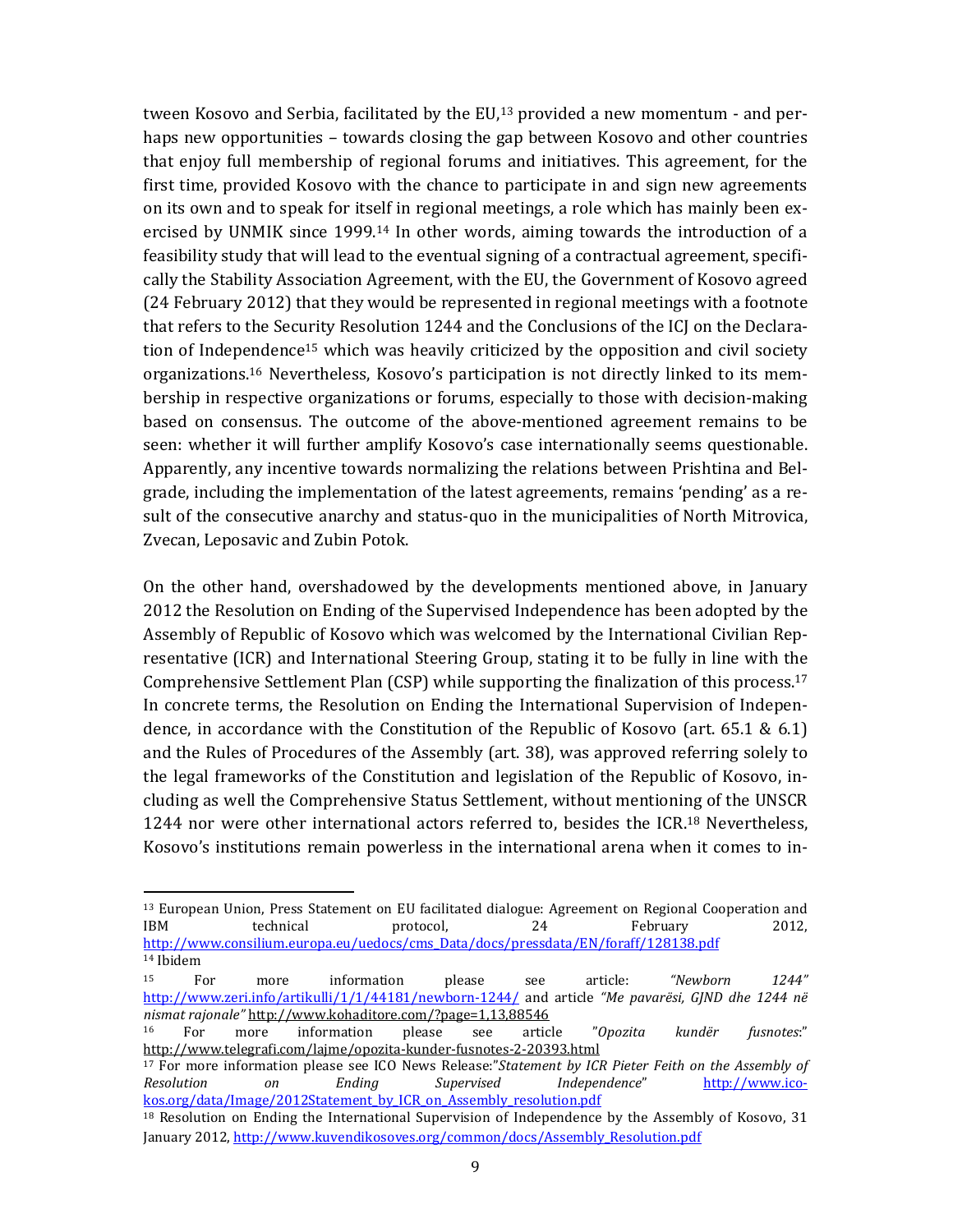fluencing the decisions made within the Security Council and this will likely remain the case for an indefinite timeframe.19 In this respect, there have been few courtesy visits to the UN headquarter, respectively, the latest meeting between the UN Secretary-General Ban Ki-Moon and Kosovo's Prime Minister, Hashim Thaçi.<sup>20</sup> However, besides implicit and highly vocal support by both sides, the research did not evidence any tangible results on Kosovo's institutionalized effort in shaping the international presence related to the UNSCR 1244.

It has been argued that Kosovo should be able to proceed with pursuing further memberships in international organizations (esp. UN, OSCE, EU), it needs to sign further agreements with Serbia which might eventually influence China and Russia's standpoint in the Security Council, otherwise "they will make use of their veto". 21 However, the normalization of relationships with Serbia is a two-way approach and a 'gentleman's agreement' seems less likely to be offered, but whether Kosovo should apply – employing the wait and see policy - or proceed further with interim solutions on the global and EU context is highly questionable. Therefore, normalization of Prishtina-Belgrade relation remains to be the pre-requisite for moving forward in the process of developments!  $22$ 

Kosovo does not apply any visa policy towards foreign visitors despite the requests of the EU to impose a visa regime regardless of obligations deriving from the Law on Foreigners.23 In addition to this, international staffers (especially those from the third countries and the non-recognizing states) are not registered or provided residence/working permits for Kosovo. This complicates the internal affairs of Kosovo and it compromises the efforts to exercise control over border related issues and it might have further implications for the security of Kosovo. Kosovo authorities cannot conduct any type of vetting of the international staffers nor are they provided with the information on their personal or professional backgrounds.<sup>24</sup>

<sup>19</sup> Interview with Kosovo Civil Society representative , 30 March 2012 - Prishtina

<sup>20</sup> See the press statement by the Government of Kosovo, "Prime Minister Hashim Tachi is received in New York by the United Nations General Secretary, Ban Ki Moon" available at: http://www.kryeministriks.net/?page=2,9,2784

<sup>21</sup>Interview with International Crisis Group, 23 April 2012

<sup>22</sup>Ibidem.

<sup>23</sup> Progress Report 2011, p. 52

<sup>&</sup>lt;sup>24</sup> For more information regarding the vetting instruments in Kosovo, see the KCSS article "Qeverisja e Agjencisë së Intelegjencës në Kosovë", available at: http://qkss.org/new/images/content/PDF/QEVERISJA%20E%20AGJENCIS%C3%8B%20S%C3%8B%20I NTELIGJENC%C3%8BS%20N%C3%8B%20KOSOV%C3%8B.pdf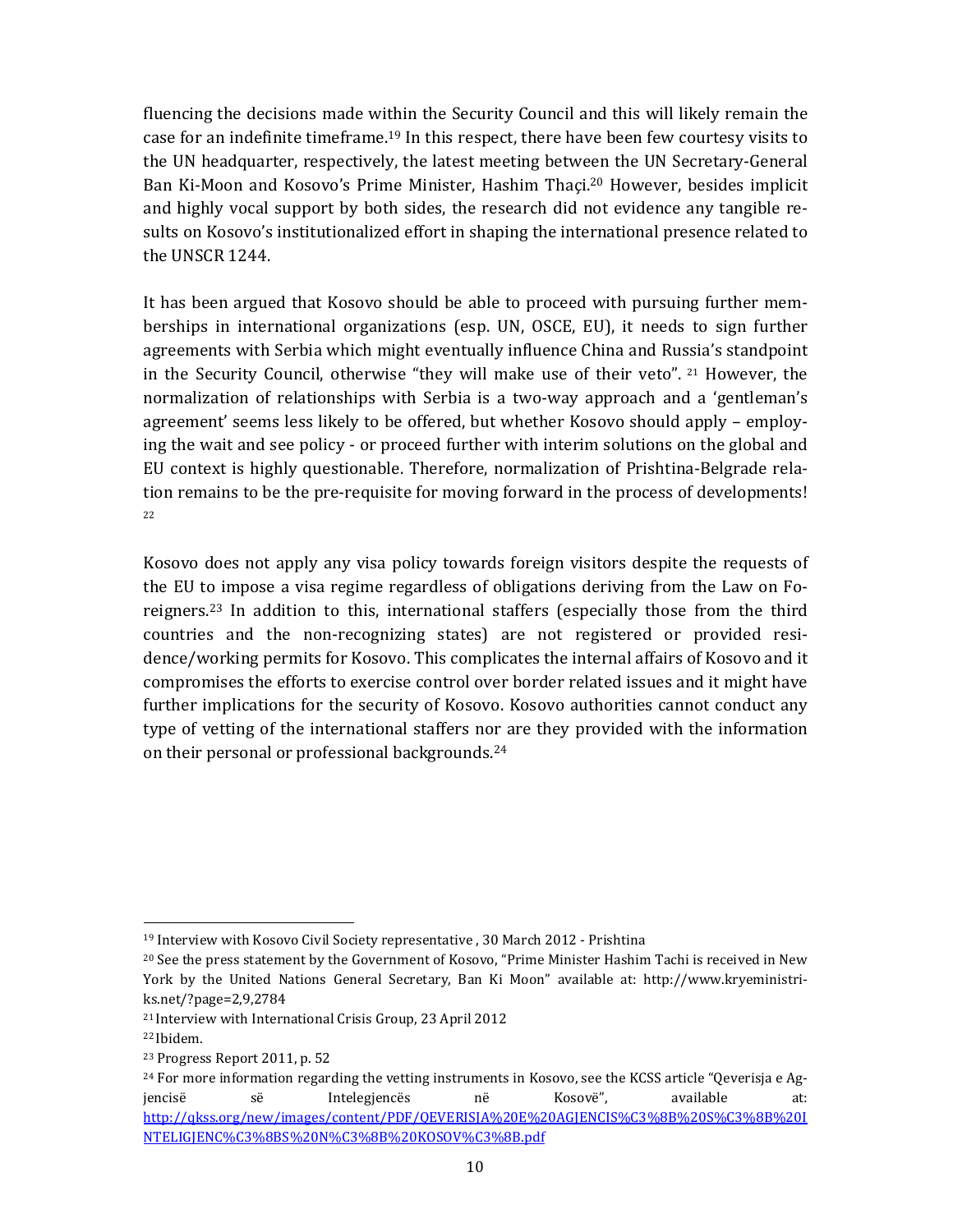#### 1.1. UN SCR 1244

As previously mentioned, upon the cessation of hostilities, the United Nations Security Council adopted Resolution 1244, which recognizes Kosovo as part of Federal Republic of Yugoslavia (FRY), but does not attribute it to Serbia;25 It also established an international civil presence-namely the United Nations Interim Administration Mission in Kosovo (UNMIK) and a security presence in Kosovo under the United Nations authority, the NATO-led Kosovo Force (KFOR).26 UNMIK had the responsibilities for essential administrative functions over an indefinite time period, this open-ended framework is considered to be the 'mandate's fundamental ambiguity'.<sup>27</sup> UNMIK also supported the development of the Provisional Institutions for Self-Government (PISG) by organizing elections, reconstruction of infrastructure and the economy, the establishment of local police and the maintenance of law and order. The UN administration consists of four pillars: civil administration under UN responsibility; institution building managed by OSCE; economic reconstruction lead by the EU; and humanitarian affairs headed by UNHCR. In the course of time as responsibilities were transferred to the Kosovar institutions and upon the latter's consolidation, Kosovo declared its Independence on 17 February 2008 in line with the Ahtisaari Plan, enshrined in the Constitution of the Republic of Kosovo. To date, Kosovo has been recognized by 90 states<sup>28</sup>; despite this the legality of the Declaration of Independence has been questioned at the International Court of Justice (ICJ) with the conclusions that: "the adoption of the declaration of independence of 17 February 2008 did not violate general international law, Security Council Resolution 1244 (1999) or the Constitutional Framework. Consequently the adoption of that declaration did not violate any applicable rule of international law".

Despite these developments, one can easily see that a large number of international actors remain in Kosovo, even after the Declaration of Independence, working under the protection of UNSCR 1244. UNMIK's authority, in particular, is considered to be rather nominal, lacking recognition by other international organizations and having no contractual relationship with Kosovo Government officials.<sup>29</sup> However, the UN asserted that despite Kosovo's declaration of Independence, Resolution 1244 remained in force unless repealed by the Security Council.<sup>30</sup> This means that the UNMIK Special Representative of the Secretary General retained the exclusive executive and legislative authority in Kos-

<sup>25</sup> For more information please see Policy Brief #6: "Kosovo the unprecedented State" http://www.kipred.net/web/upload/Kosovo\_The\_Unprecedented\_State.pdf

<sup>&</sup>lt;sup>26</sup> For more information please see UN SC Resolution 1244 http://daccess-ddsny.un.org/doc/UNDOC/GEN/N99/172/89/PDF/N9917289.pdf?OpenElement

<sup>&</sup>lt;sup>27</sup> For more information please see the Book: "Security Council Resolutions under Chapter VII" http://www.fride.org/uploads/Cap5\_Kosovo\_ENG\_oct9.pdf

<sup>&</sup>lt;sup>28</sup> For more information please see website of the Ministry of Foreign Affairs (MFA) http://www.mfa- $\frac{\text{ks.net}}{29}$  Ressecting Ressection 2.33

<sup>29</sup> For more information please see the Book: *"Security Council Resolutions under Chapter VII"* http://www.fride.org/uploads/Cap5\_Kosovo\_ENG\_oct9.pdf

<sup>30</sup> Report of the Secretary-General on the United Nations Interim Administration Mission in Kosovo of 12 June 2008 (S/2008/354), para. 4. http://www.un.org/ga/search/view\_doc.asp?symbol=S/2012/72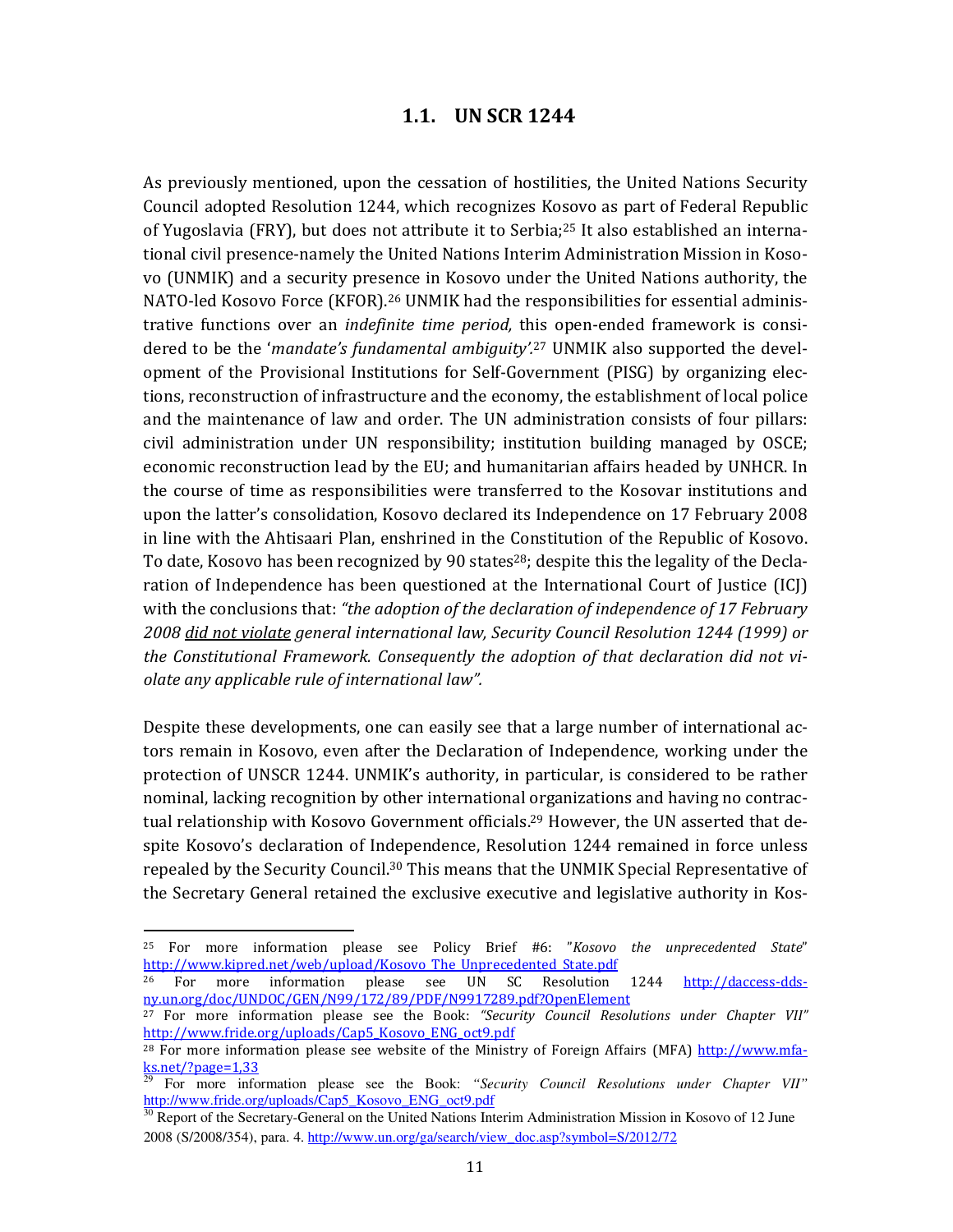ovo under Resolution 1244 with changing circumstances on the ground due to Kosovo's declaration of independence merely limiting UNMIK's operational but not legal capacity. This would mean that any upcoming EU engagement in Kosovo would need the consent of the UN under Resolution 1244. Consecutively, Kosovo's international presence (both civilian and military), with the exception of the ICO, remains highly dependent on any development regarding any Security Council decision over Resolution 1244. Except for a few sporadic statements by political leaders, the research team did not discover any policy endorsed by post-independence institutions in Kosovo that favors replacement or revision of Resolution 1244 via the backing of a powerful UNSC permanent member state, in order to shift away from the ongoing status-quo.

#### 1.2. Constitution of the Republic of Kosovo

Entering into force on 15 June 2008, the Constitution foresaw no role for UNMIK in postindependence Kosovo as UNMIK officials claim that the Government and ICO deliberately excluded the former.31 Therefore, UNMIK abides solely by Resolution 1244. Aside from this, the continuation of the military presence's mandate is specifically mentioned in the Constitution stating (art.153):"Notwithstanding any provision of this Constitution, the International Military Presence has the mandate and powers set forth under the relevant international instruments including United Nations Security Council Resolution 1244 and the Comprehensive Proposal for the Kosovo Status Settlement dated 26 March 2007." Despite this, KFOR's policy towards Kosovo's remains status-neutral.

In addition to this, the continuity of International Agreements and Applicable Legislation (art. 145) is enshrined in the Constitution which states that international agreements will continue to be respected: "until such agreements or acts are renegotiated or withdrawn from in accordance with their terms or until they are superseded by new international agreements or acts covering the same subject areas and adopted pursuant to this Constitution,'' thus enabling the continuation and applicability of UN SCR 1244. However, it adds that the applicable legislation "shall continue to apply to the extent it is in conformity with this Constitution until repealed, superseded or amended in accordance with this Constitution<sup>"32</sup> hence placing boundaries on its applicability. Nevertheless, from the legal stand point, it can be argued that domestic law and international law do not necessarily have to be in accordance with each other and one would not refer to this as a collision, per se, due to the complexity of the dimension and diversity of explanatory approaches or theories.<sup>33</sup> Moreover, UN SCR 1244, referring to the above-mentioned, as long as not

<sup>&</sup>lt;sup>31</sup> Interview with UNMIK officials, 7 March 2012 - Prishtina

 $32$  For more information please see the Constitution (Art. 145) http://www.kushtetutakosoves.info/repository/docs/Constitution.of.the.Republic.of.Kosovo.pdf

<sup>&</sup>lt;sup>33</sup> Interview with Legal Expert, Group for Legal and Political Studies, 27 April 2012 in Prishtina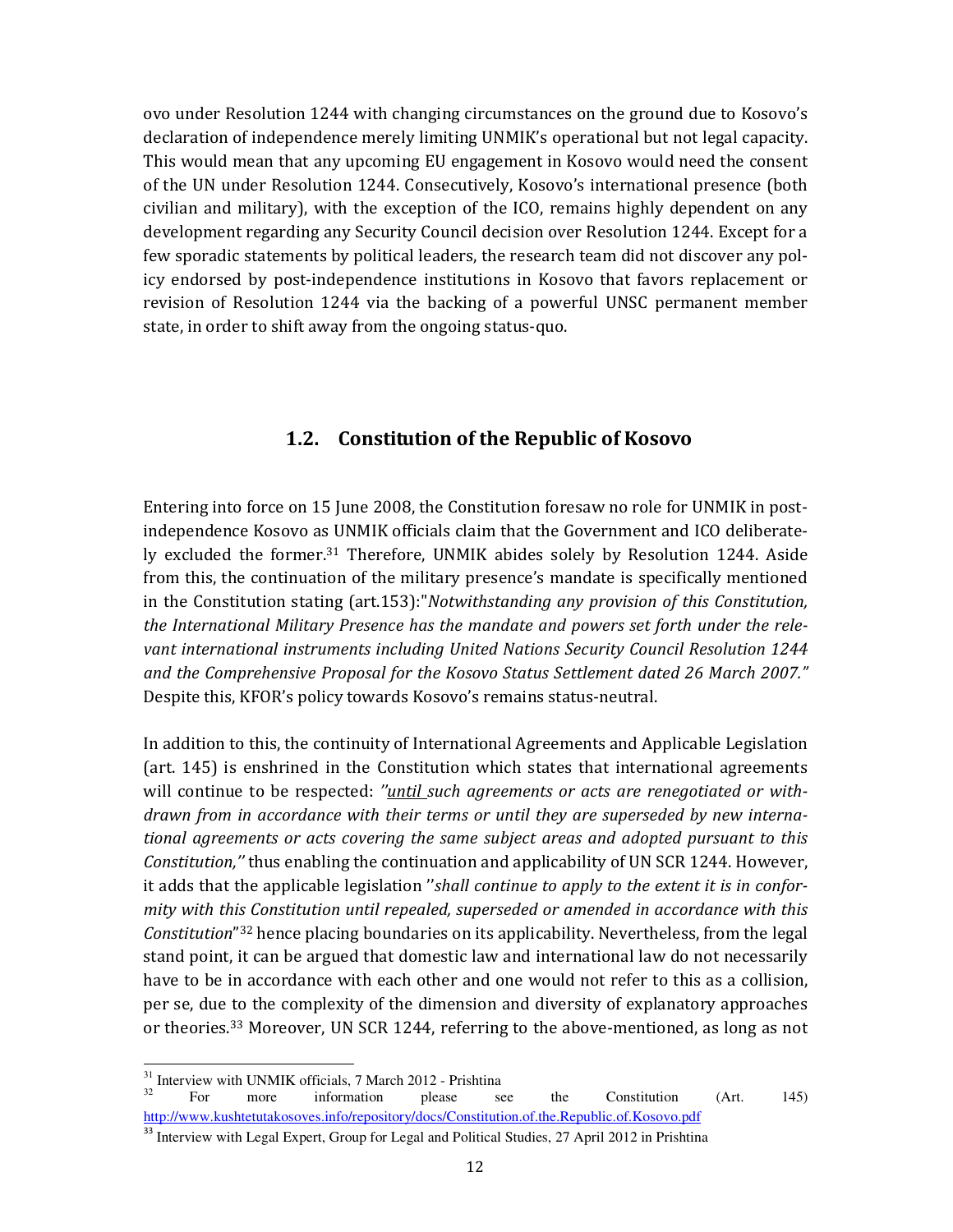substituted by a new 'agreement' will continue to be in force and thus (partially) respected by Kosovar institutions. Despite this fact, the Supremacy of Legal Act, regulated under Art. 16 underline the following: "the Constitution is the highest legal act of the Republic of Kosovo. Laws and other legal acts shall be in accordance with this Constitution [...] every person and entity in the Republic of Kosovo is subject to the provisions of the Constitution." Nevertheless, this research has discovered that not all entities present in Kosovo are subject to Constitutional provisions.

Finally, it is worth stressing that the Constitution of the Republic of Kosovo is entering into the last phase of Supervised Independence, through amendments passed by the Assembly of Kosovo, which will eventually lead to the closure of the International Civilian Office. However, paradoxically, this legislative process will presumably not further clarify the dilemmas raised as above, but it will only shutdown an international presence, which in this case does recognize the Independence of Kosovo, such as the ICO.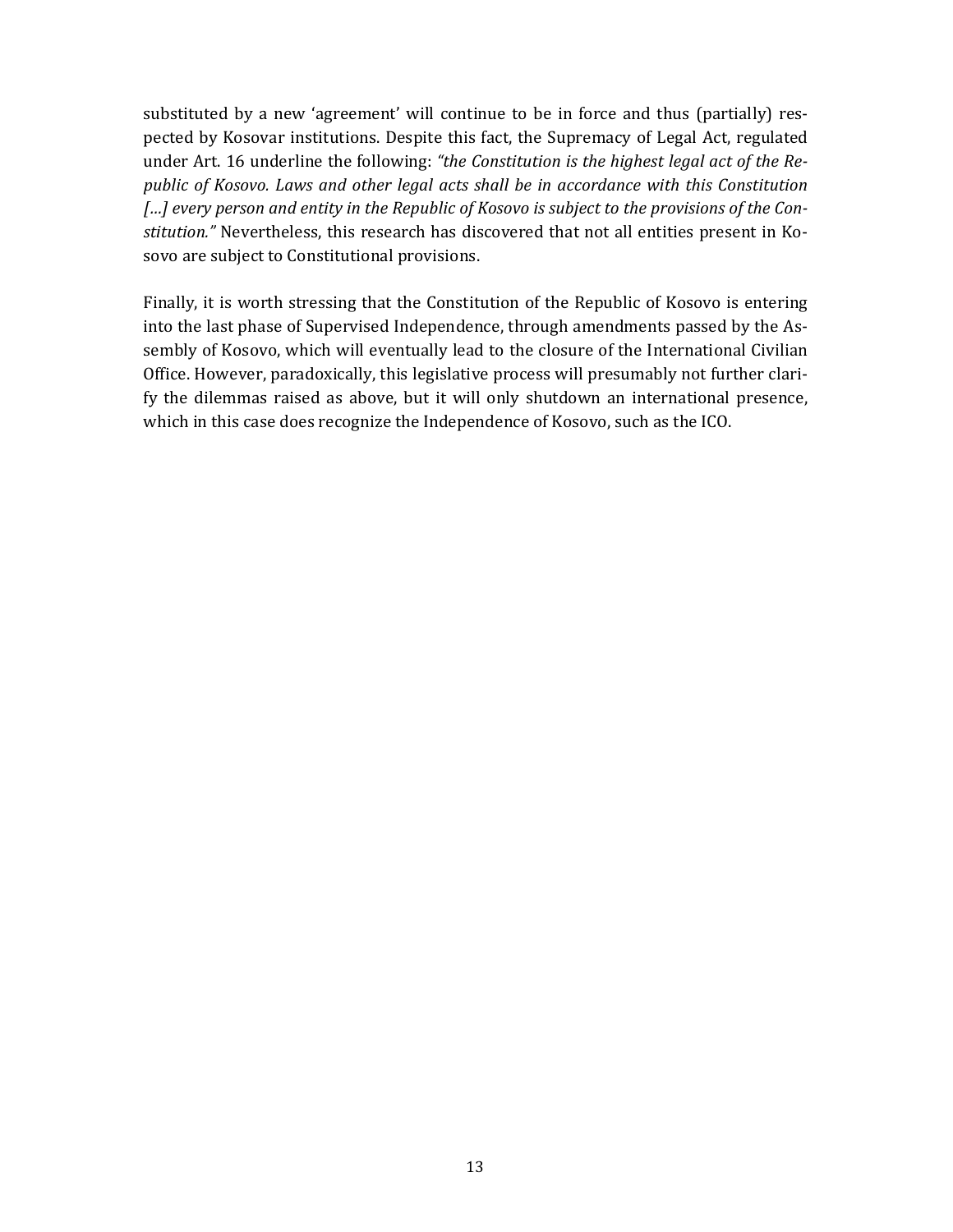#### 2. The International Presence as a Legacy of 1244

#### 2.1. UNMIK

UNMIK's mandate under Resolution 1244 is not compatible with Kosovo's new circumstances as an independent state. As a matter of fact, Kosovo's declaration of independence states that Kosovo welcomes the international community's continued support of its democratic development through its international presences established in Kosovo on the basis of Resolution 1244. After 2008, UNMIK's mandate continued to be implemented as stated above responding to these developments, despite being in conflict with and excluded by the constitutional provisions. In this complex situation, one may state that there is a direct conflict between the right of Kosovo to exercise legislative and executive authority in Kosovo, and the presence of UNMIK, despite being excluded by constitutional provisions.<sup>34</sup>

Reconfiguration and hand-over of responsibilities to EULEX were initiated soon after the Declaration of Independence.<sup>35</sup> According to the Security Council Presidential Statement of 26 November 2008, the UN Secretary General, Ban Ki-Moon, reconfigurations were to affect areas such as: the police; courts; customs; transport and infrastructure; boundaries; and Serbian patrimony.36 However, Kosovo public opinion immediately opposed the proposal – known as Six Point Plan – especially as it was driven from top-down. Additionally, they disliked the fact that it did not take into consideration any of the Ahtisaari plan's provisions. This declaration marked a significant step towards UNMIK's exit

http://qkss.org/new/index.php?section=news&cmd=details&newsid=216&teaserId=11<br><sup>36</sup> For more information please see General Secretary's Statemen

<sup>34</sup> The UN Secretary-General admitted in his report dated 24 November 2008 (S/2008/692), para. 21, that there is a "conflict between resolution 1244 (1999) and the Kosovo Constitution, which does take UNMIK into account." He added that "the Kosovo authorities frequently question the authority of UNMIK in a Kosovo now governed under the new Constitution".

<sup>&</sup>lt;sup>35</sup> For more information please see KCCS Report: "Re-Establishment and Reform of the Justice System in Kosovo (1999-2011)"

<sup>36</sup> For more information please see General Secretary's Statement (SC 9366) http://www.un.org/News/Press/docs/2008/sc9366.doc.htm; Additionally, according to the key elements of these points, Police was supposed to experience e a formation of additional sub-stations in non-Albanian areas; UNMIK to appoint a senior Kosovo Serb officer; all policing in Kosovo to remain under international monitoring; for Customs – Kosovo to continue functioning as a single customs area; international customs officers to be appointed in accordance with Security Council, Resolution 1244 (1999) to be reinstated at gates 1 and 31 (administrative line with central Serbia); customs revenues collected at gates 1 and 31 to benefit the development of local communities; for Justice –applying UNMIK law only and staffed by UNMIK personnel for a period of up to 60 days from the opening of the courthouse; during subsequent phases, local judges and prosecutors to be appointed in accordance with Security Council Resolution 1244 (1999); for Boundaries: KFOR to continue fulfil its security mandate throughout Kosovo, including with respect to the boundaries, in conjunction with other international organizations; for Serbian patrimony: international protection of the Serbian Orthodox Church in Kosovo must continue, the agenda would include the implementation of protective arrangements around major Serbian Orthodox Church sites, activities related to the welfare of the monks and nuns, such as exempting the Serbian Orthodox Church from value-added tax, excise tax and customs duties, modalities of reconstruction of the sties by the Serbian Orthodox Church and the issue of retun of archaeological artefacts, available at http://www.kosovocompromise.com/cms/item/topic/en.html?view=story&id=1571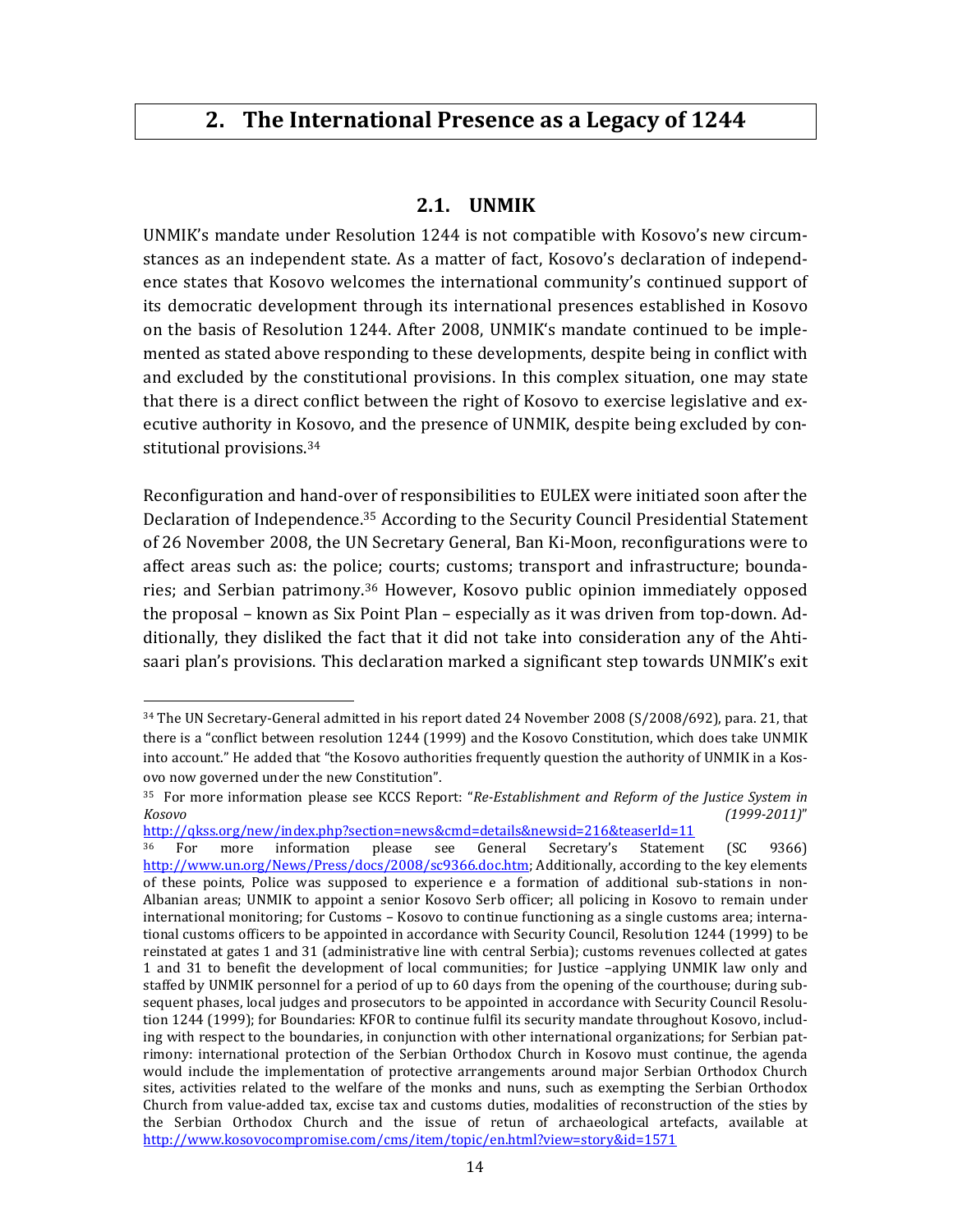strategy which was linked to the 'Standards before Status Policy.' EULEX was supposed to substitute UNMIK regarding police and justice functions with a presence that was limited to representative and monitoring functions.<sup>37</sup> UNMIK will continue to work under the 1244 legal framework until the Security Council decides otherwise. Nevertheless, the civil mission was rendered 'unwelcome' in post-independence Kosovo since neither the Constitution nor Ahtisaari's plan had foreseen a role for the former administration.<sup>38</sup> At present, the mission structure consists of the headquarters in Prishtina, supported by field offices in Mitrovica and Peja, including an office in Skopje and an UN Office in Belgrade. As of 31 December 2010, UNMIK employs 403 staff members to fulfil its mandate: '' […] to help ensure conditions for a peaceful and normal life for all inhabitants of Kosovo and advance regional stability in the western Balkans" and this is achieved through activities such as assisting communities in Kosovo with an increased focus on political reporting, facilitating Kosovo's participation at regional multilateral forums. In northern part of Kosovo UNMIK has served as a mediator between northern Kosovo communities and and Prishtina.<sup>39</sup> UNMIK claims to have 'top level contacts' for facilitating communication for KFOR, EULEX and OSCE with Kosovo Serb leaders in the north through a coordination forum, significantly contributing to the freedom of movement for KFOR.<sup>40</sup> UNMIK, in its 2012 Report of the Secretary-General on the United Nations Interim Administration Mission in Kosovo, declares to have brokered 'a compromise arrangement,'41 facilitating EULEX's freedom of movement in the north.

There have reportedly been claims that the Kosovar Government, supported by ICO and the US, is planning the closure of UNMIK office in the North of Mitrovica by the end of March 2012, transferring responsibilities to a so-called "Interim Administrative Office of North Mitrovica" which then would operate under the authority of the ICO.<sup>42</sup> However, this was denied by UNMIK<sup>43</sup> and recent developments have demonstrated that UNMIK has indeed closed its office by merely dislocating itself from the building it used to work in for the past 13 years.<sup>44</sup>

Despite the claims of the Kosovar Government to end the financial support of the UNMIK Administration in Mitrovica (UAM), UNMIK maintains its presence in the northern part

 $\overline{a}$ 

<sup>39</sup> For more information please see UNMIK's website: http://www.unmikonline.org/Pages/about.aspx

<sup>&</sup>lt;sup>37</sup> For more information please see the Book: "Security Council Resolutions under Chapter VII" http://www.fride.org/uploads/Cap5\_Kosovo\_ENG\_oct9.pdf

<sup>38</sup> For more information please see the Book: "Civil Wars. The Complex Nature of and Implications of International Engagement after Kosovo's Independence" http://dcu.academia.edu/GezimVisoka/Papers/542131/The\_Complex\_Nature\_and\_Implications\_of\_Intern ational\_Engagement\_after\_Kosovos\_Independence

<sup>40</sup> For more information please see Report of the Secretary-General on UNMIK (31 Jan. 2012) http://www.un.org/ga/search/view\_doc.asp?symbol=S/2012/72

<sup>41</sup> For more information please see Report of the Secretary-General on UNMIK (31 Jan. 2012): http://www.un.org/ga/search/view\_doc.asp?symbol=S/2012/72

<sup>42</sup> For more information please see article: "Qeveria e ICO-ja me plan për mbylljen e UNMIK-ut në Mitrovicë" http://www.koha.net/?page=1,13,87316

<sup>&</sup>lt;sup>43</sup> For more information please see article: "UNMIK-u s'e ka në plan mbyllje e zyrës në veri" http://www.indeksonline.net/?FaqeID=2&LajmID=15006

<sup>&</sup>lt;sup>44</sup> For more information please see article: "Pas 13 vjetësh, UNMIK dorëzon selinë në Mitrovicë" http://www.lajmeshqip.com/kombetare/pas-13-vjetesh-unmik-dorezon-seline-ne-mitrovice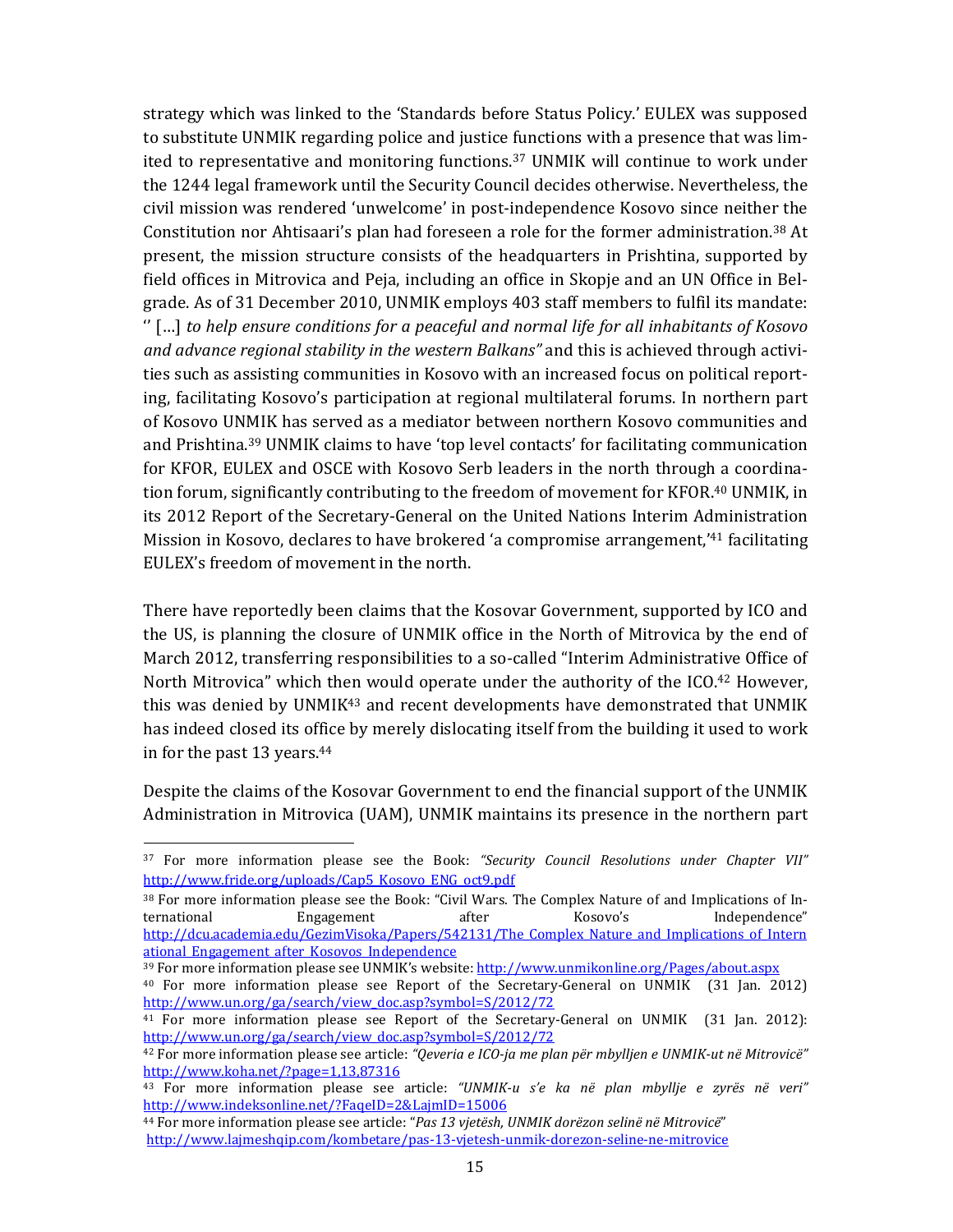of Kosovo, receiving  $\epsilon$ 4 million per year (2011/2012), allocated by the Government, that has given no explanation regarding the financial extension.<sup>45</sup> Allegedly, as reported by local media, the staff of UAM is engaged in parallel structures, thus hampering the expansion of constitutional applicability aimed at by the Kosovar Government. UAM is employing 163 staff members, for whom 80% of their salaries are paid by the Kosovar Government; they also receive a second salary from the parallel structures.<sup>46</sup> In line with this, it may be concluded that the Kosovar institutions are exclusively cooperating with UNMIK regarding the north of Kosovo due to their own restriction of operation. However, 13 years after its establishment, UNMIK opposed a recent request from Serbian institutions to reprise their role in organizing local elections in Kosovo. In his reply to the Serbian authorities, the Special Representative of the Secretary General (SRSG), Farid Zarif, informed them that it would not be possible for UNMIK to organize local elections because of circumstances prevailing in Kosovo.<sup>47</sup> As such, one may state that UNMIK de facto recognizes the current developments in Kosovo, while simultaneously being aware of its revised role vis-à-vis the post-independence legal and political framework.

#### 2.2. OSCE Mission in Kosovo

Upon the dissolution of the OSCE Kosovo Verification Mission (KVM) and the Task Force for Kosovo (cf. under Chapter V. Closed Missions), the OSCE Mission in Kosovo (OMIK) was established (PC.DEC/305). Within the framework of UN Security Council Resolution 1244, the role of the OSCE which did not include executive powers, has been related to institution- and democracy-building, human rights and rule of law: to support democratic institutions and good governance, promote human and community rights and improve security and public safety via proactive monitoring of policy through activities such as analyzing, reporting and giving recommendation in case of shortcomings, as well as including the provisions of training and advice to the Kosovar institutions in order to ensure the latter's development and adherence to human rights and good governance best practices.48 Structured with 3 departments: Human Rights and Communities; Democratization; Security and Public Safety, the OSCE is status neutral, and has, since January 2008, required its mandate to be automatically extended on a monthly basis, unless decided otherwise by its 56 participant states (36 of which have recognized Kosovo).49 The OSCE mission is currently operating in 5 zones (Mitrovica, Pejë, Prizren, Gjilan, Prishtinë) with a total number of 670 staff members, with allocated funds of €22,606,300 at

<sup>45</sup> For more information please see article: *"Qeveria, parat tona për strukturat paralele"* http://www.indeksonline.net/?FaqeID=2&LajmID=16499

<sup>46</sup> For more information please see article: "*Zyrtarë e UNMIK-ut punojnë edhe në strukturat paralele"*  http://www.telegrafi.com/lajme/zyrtare-e-unmik-ut-punojne-edhe-ne-strukturat-paralele-2-20269.html

<sup>47</sup> Transcript of SRSG interview with Associated Press, Friday 23 March 2012, available at: http://www.unmikonline.org/Pages/srsgitw\_ap23032012.aspx

<sup>48</sup> For more information please see OSCE's website: 'Overview' http://www.osce.org/kosovo/43378 <sup>49</sup>For more details please see website: Who recognized Kosova as an Independent State? http://www.kosovothanksyou.com/statistics/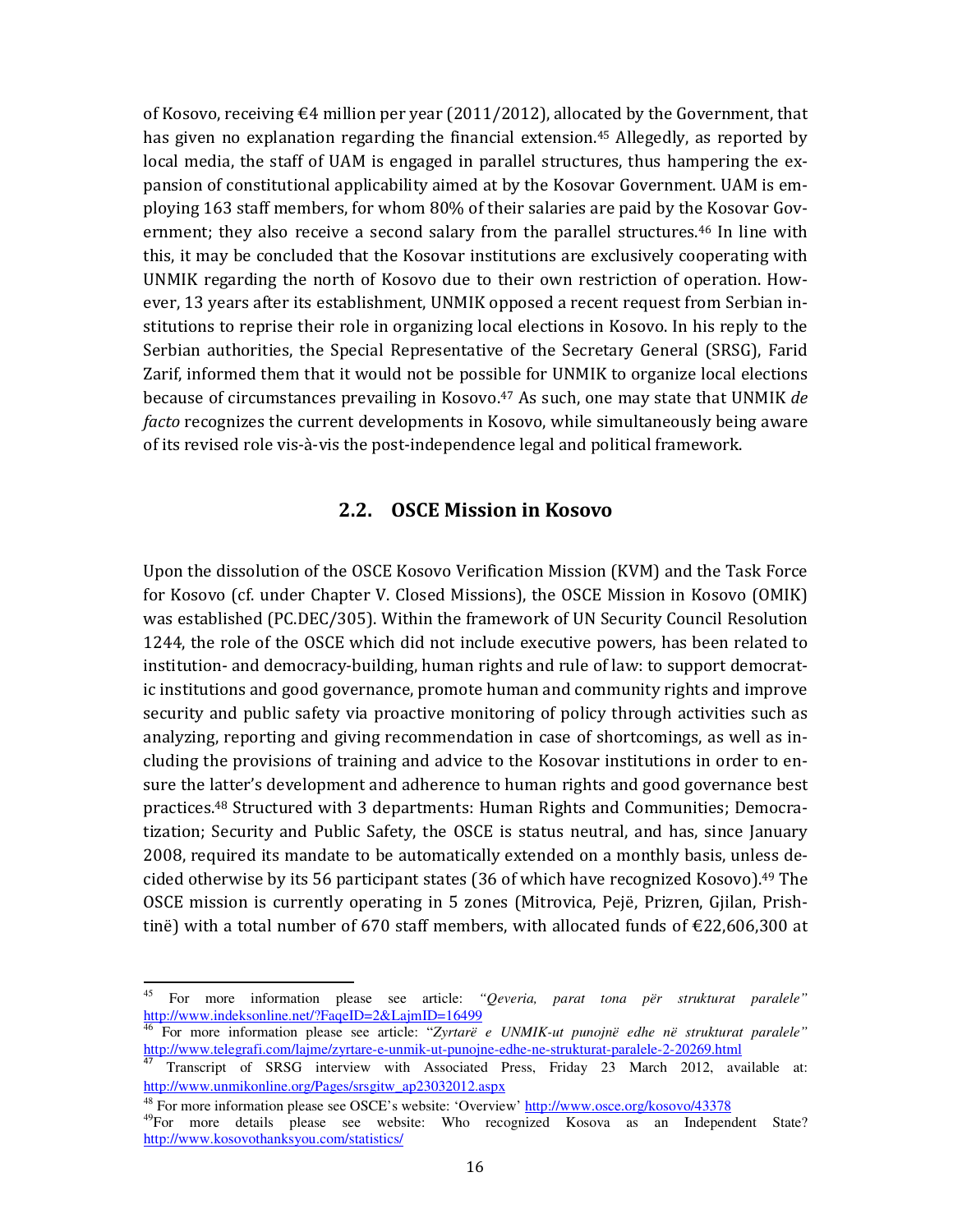its disposal.50 Compared to its previous composition, the OSCE has downsized by 44.33 %, with staff levels dropping from 1,123 to 670 staff (a reduction 453 staff members) accordingly, the budget was reduced by  $35\%$  - from  $\text{\textsterling}33,602,600$  to 21,862,400 (a reduction of 11,740,200€). <sup>51</sup>

It has been stated that the OSCE mandate has not been affected by the political changes that occurred in 2008 since its mandate has no political implications. The OSCE's role in post-independent Kosovo has not been questioned by the local institutions; the latter continue to address requests to the OSCE regarding their issues of concern. The modification of OSCE's operations has been shifting from an institution-building role to an advisory one; to include the addressing of recommendations. The organization of elections in Kosovo used to be a major focus of the OSCE from 2000 to 2008, considering its decisive role in the Central Election Commission in particular. However, despite its statusneutral policy, since 2008 the OSCE has retained a non-executive advisory role in the electoral management bodies.<sup>52</sup>

Referring to OSCE's reports, there is still a need for further development, particularly with regard to Kosovo's judiciary. OSCE has no intention of terminating its mandate and therefore there is no exit strategy which refers to. Concerning the dual legality in Kosovo, OSCE, in line with its status neutral approach, declared that their aim is to ensure the proper implementation of international Human Rights standards and international conventions. This is in congruence with both Resolution 1244 and the Constitution of Republic of Kosovo. Despite its downsizing and budget cuts, the OSCE is taking over the tasks of the UNHCR that is gradually withdrawing from Kosovo. Regarding other actors of the International Community in Kosovo, the OSCE claims to cooperate and coordinate on thematic issues, however, without specifically defining the time-reference.<sup>53</sup>

Recently, the OSCE has facilitated parliamentary, presidential and local elections in Serbia that took place on 6<sup>th</sup> May, by facilitated the polling in Kosovo for those members of the Serbian community with dual-nationality. However, the legal bases on which those elections took place remained highly uncertain/unclear,<sup>54</sup> except the reference made to the 'decision based on European principles and values'.55 Prior to the trilateral agreement reached on 30 April 2012, there was no formal request made to the Presidency of

<sup>&</sup>lt;sup>50</sup>For more information please see: "Survey of the OSCE Field Operations" http://www.osce.org/node/74783 <sup>51</sup> Correspondence with OSCE's Spokesperson, 12 March 2012, Prishtinë

 $52$  For more information about the OSCE's role in organizing the local and parliamentary elections until 2007, see the data in the website of OSCE Mission in Kosovo, available at http://www.osce.org/kosovo/43390

<sup>53</sup> Interview with OSCE official, 12 March 2012 Prishtina

<sup>54</sup> According to the statement by the Government of Kosovo, the bases for "this decision by the OSCE is based on European principles and values" without specifying which are those principles and values, applicable in the constitutional provisions of Kosovo. For more information about the press release, see http://www.kryeministri-ks.net/?page=2,9,2826

<sup>55</sup> Ibidem.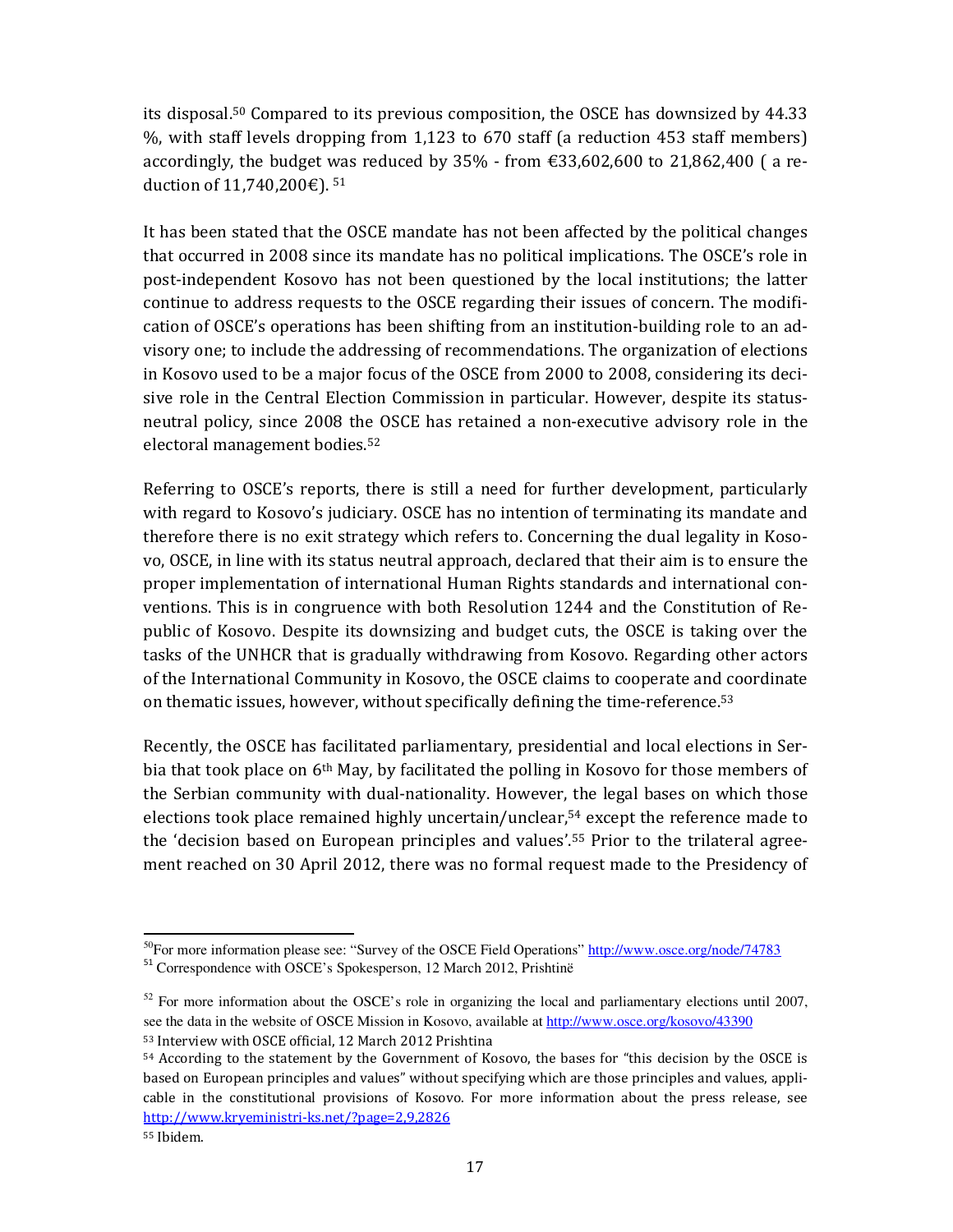Kosovo $56$  – deliberately avoiding any request with post-independent institutions which ultimately could have caused dissatisfactions among contributing member states of the OSCE. From this perspective, as the Central Election Commission of Kosovo, a constitutional body under the President of the Republic of Kosovo is the only authority mandated to organize the elections in Kosovo, Serbia would need to formally address any correspondence to the President of the Republic of Kosovo. On the other hand, Serbia's Constitution considers the entire Kosovar population to be among its citizens.<sup>57</sup> Amidst these diverging perspectives, it has been reported that the OSCE has finally achieved a 'gentlemen's agreement' with the Serbian institutions with the official consent of Prishtina, which has been confirmed by the Government of Kosovo.<sup>58</sup>

However, the abovementioned implemented electoral process could produce unpredictable consequences; it certainly could serve as a precedent allowing future elections of Serbia to be held in Kosovo without taking into consideration domestic central or electoral institutions. The huge risk posed by such rapidly made decision, without taking into consideration any legal bases or formal invitations by the Presidency of the Republic of Kosovo, might further violate the constitutional order of Kosovo.

#### 2.3. Council of Europe

Following the Declaration of Kosovo's Independence, the reactions of the Council of Europe Parliamentary Assembly (PACE) indicated that the body felt that whatever the status of Kosovo might be, it should be an area where instruments of the Council of Europe (CoE) were applied.<sup>59</sup> The Council of Europe refers to Kosovo "whether to the territory, institutions or population shall be understood in full compliance with United Nations Security Council Resolution 1244 and without prejudice to the status of Kosovo," declaring that it is applying 'a policy of status-neutrality.' Furthermore, the CoE Assembly refers to the Kosovo Constitution noting that it contains the main international human rights instruments, as well attention to all further significant Conventions, including the Kosovo Government Strategy and Action Plan on Human Rights.60 Despite, its status neutrality, CoE de facto recognizes Kosovo's institutions and their authority as it states: "it cannot be disputed that the Kosovo institutions have de facto authority over the territory of Kosovo (and also legal authority according to the majority of Council of Europe member states)

<sup>56</sup> See article on the daily newspaper Koha Ditore, "Zgjedhjet e Serbise, pa baze ligjore" available at: http://www.koha.net/?page=1,13,97821

<sup>57</sup> For more information please see article: "S'ka ligj për organizimin e zgjedhjeve serbe nga OSBE" http://www.koha.net/?page=1,13,97123

<sup>58</sup> See the Press Statement by the Government of Kosovo, 30 April 2012, available at: http://www.kryeministri-ks.net/?page=1,9,2826

<sup>&</sup>lt;sup>59</sup> For more information please see: Statement of PACE President (17 Feb. 2012) http://www.assembly.coe.int/ASP/Press/StopPressView.asp?ID=2011

<sup>&</sup>lt;sup>60</sup> For more information please see Report: *"The situation in Kosovo and the role of the Council of Europe" (Doc. 12281)* http://assembly.coe.int/Documents/WorkingDocs/Doc10/EDOC12281.pdf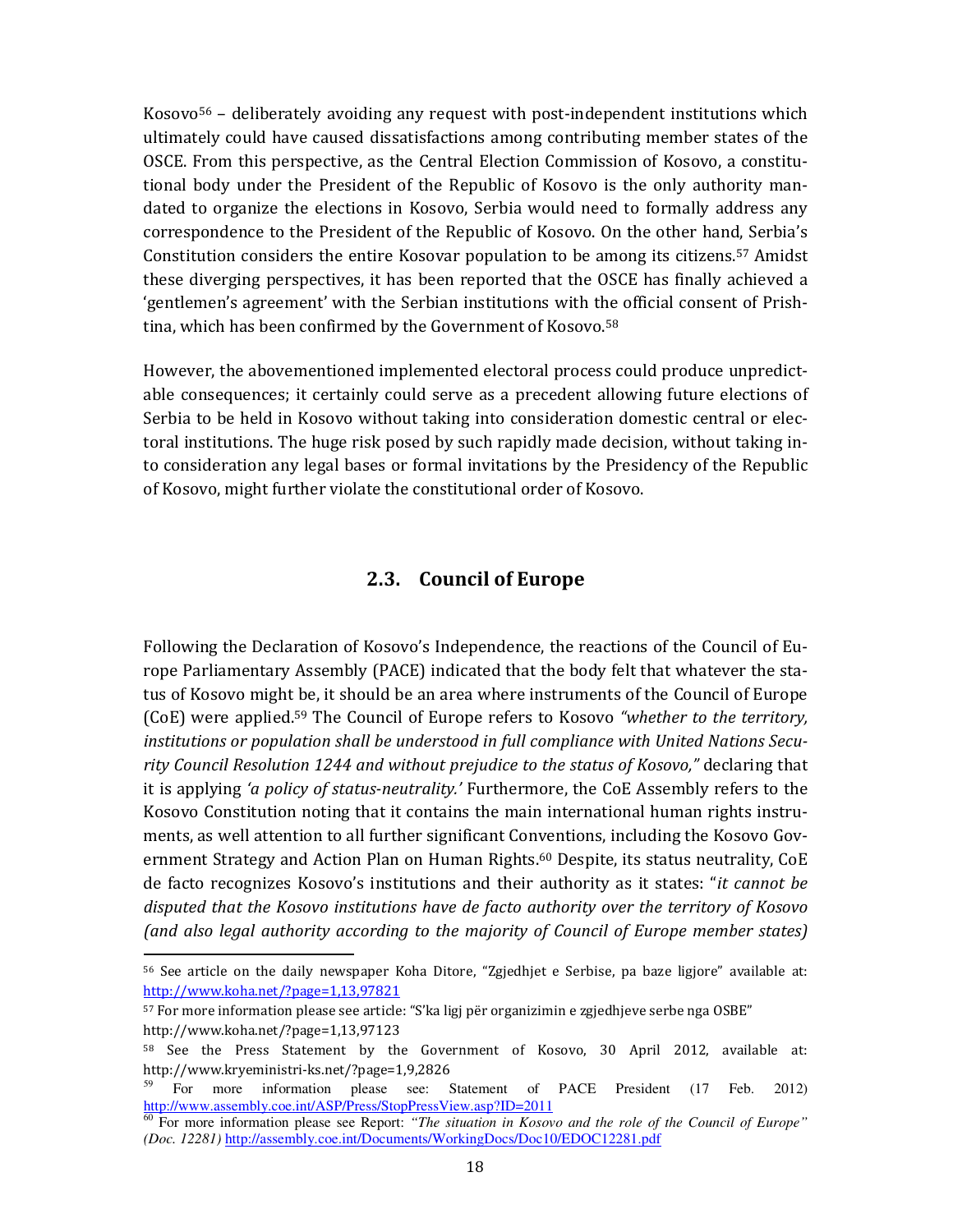and that they cannot be excluded from the circle of Council of Europe interlocutors if the Council of Europe wants to have any impact. Under the Directorate General of Democracy and Political Affairs, present in Kosovo since 1999, the CoE is currently operating in Prishtina, while its office consists of four international staff members and two local teams that implement projects in the field of education and the protection of cultural heritage (point 129). Additionally, it is contributing to the organization of elections, aside from those held in 2010, since: "The CoE does not recognize Kosovo as an independent state", and therefore did not agree to monitor the elections announced by the institutions of the state of Kosovo.61 Despite the fact that there is no consensus among CoE members, the Council of Europe is nonetheless interested in the development of Kosovo, specifically focusing on rule of law. 62 Furthermore, Kosovo is a beneficiary of the CoE as well as several EU Joint Programmes concerning cultural and archaeological heritage, social security co-ordination and fighting cybercrime.

Despite the lack of membership, the Constitution of Kosovo was unilaterally adopted under the direct applicability of International Agreements and Instruments, the Framework Convention for the Protection of National Minorities (Art. 22.4). Additionally, it is responsible for promoting a spirit of tolerance and dialogue and supports reconciliation among communities and respect for the standards set forth in the Council of Europe Framework Convention for the Protection of National Minorities and the European Charter for Regional or Minority Languages (Art. 58.).

Despite the facts mentioned above, to date 34 of 47 CoE member states have recognized Kosovo's sovereignty and independence.63 In relation to this, the Director General (at that time) of Democracy and Political Affairs at the Council of Europe EMNI, Jean-Louis Laurens, stated that "Kosovo has already been recognized bilaterally by 2/3 of the Council of Europe members, thus, logically the votes for admission in this organization in fact are not an issue at all because there is no consensus vote rule."<sup>64</sup> In line with this, Kosovo' chances of becoming a member of CoE are sufficiently favorable, aiming membership in significant institutions, however Kosovo still needs to fulfill preconditions regarding the rule of law and human rights implementation.<sup>65</sup> Nevertheless, Kosovo institutions were permanently reminded by Serbian Foreign Minister Vuk Jeremic, that "Serbia would

 $<sup>61</sup>$  Please see the following links:  $http://www.fes-$ </sup></u> prishtina.org/wb/media/Publications/2011/Kosovs%20membership%20EUenglisht-web%20(3).pdf and http://assembly.coe.int/Documents/WorkingDocs/Doc10/EDOC12281.pdf

<sup>62</sup> Regardless of the several attempts to communicate with CoE office in Prishtina (CoE Deputy Head Office in Prishtina, 06 March 2012) and Strasbourg (CoE Media Officer for Kosovo, 12 March 2012 Strasbourg), there was no information revealed by the both CoE offices with the explanation that due to the political sensitivity their involvement in this research was not considered to be appropriate.

<sup>63</sup> For more details please see website: Who recognized Kosova as an Independent State? http://www.kosovothanksyou.com/statistics/

<sup>64</sup>For more information please see article: "Kosovo to join the Council of Europe" http://www.newkosovareport.com/200906051826/Politics/kosovo-to-join-council-of-europe.html

<sup>65</sup> Please refer to the following link for more details on the report "Kosovo's membership into the Council of Europe": http://www.fes-

prishtina.org/wb/media/Publications/2011/Kosovs%20membership%20EUenglisht-web%20(3).pdf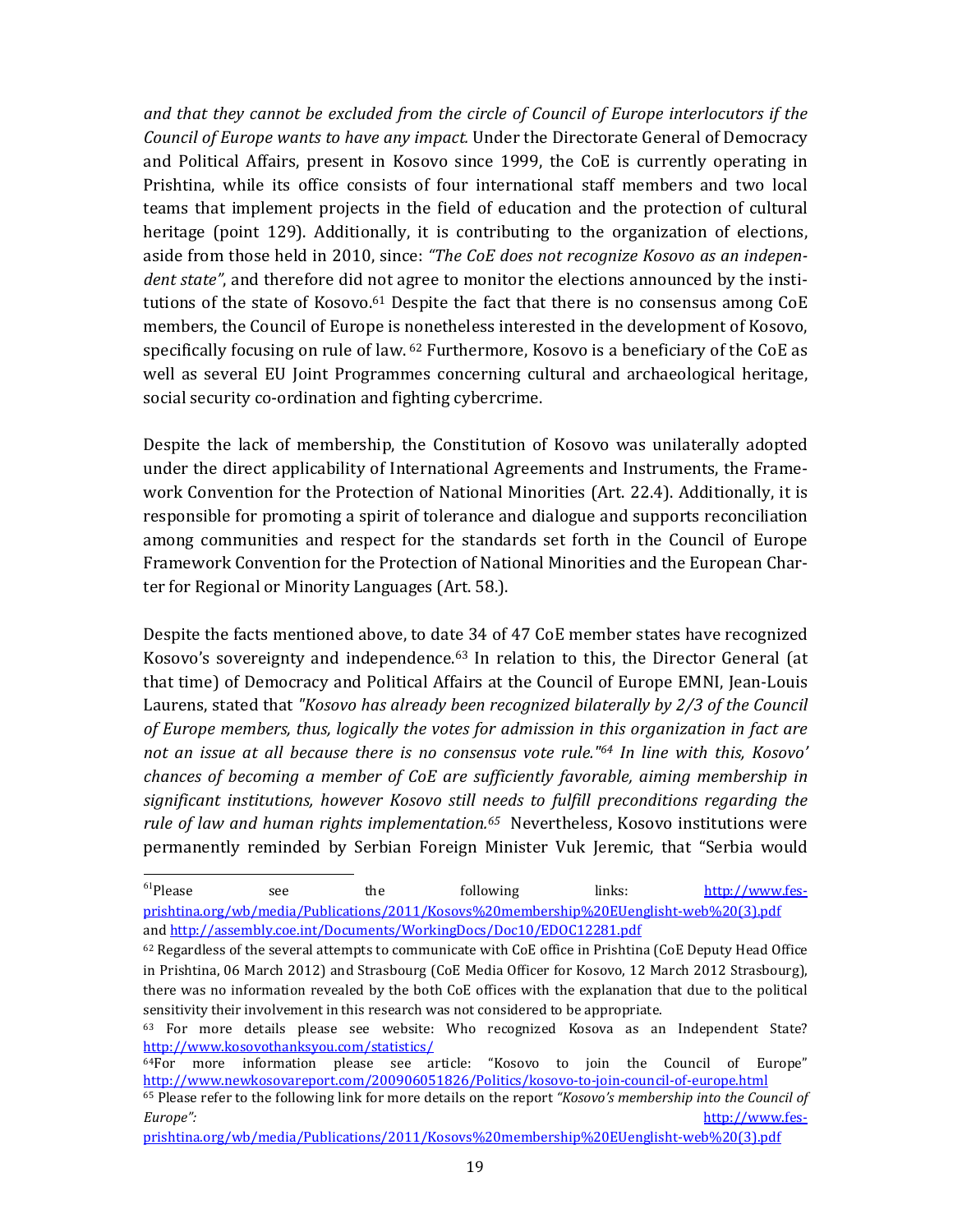never allow Kosovo to become a member of this and other international organizations"<sup>66</sup> Internal developments became even more difficult when in January 2011, the CoE adopted the report by the Swiss Senator, Dick Marty, accusing the senior political leadership of Kosovo of allegedly being involved in organized crime and war crimes. The report, which was submitted in December  $2010<sub>1</sub>$ <sup>67</sup> has attracted considerable public attention around the globe, and Kosovo's image was significantly tarnished as a result. The CoE called for investigative bodies to make inquiries into these charges outlined in the report. Kosovo's perspective towards membership has been significantly affected by the developments mentioned above and presumably this will continue until the investigation process has finished.

#### 2.4. NATO-led force KFOR

In Kosovo, the initial responsibilities of KFOR,<sup>68</sup> consisting of 50,000 troops, were the prevention of conflict, maintenance of the ceasefire, the creation of a safe environment in order to enable the coexistence of people, the facilitation of operation of the international civil presence by ensuring their freedom of movement, the delivery of humanitarian aid as well as other tasks that could be assigned as and when the security situation dictated these kind of interventions. According to UNSCR 1244, KFOR was given the responsibility "to ensure public safety and order until the international civil presence can take responsibility for this task;" thus it was the first UN case where public security was to be managed by a military power with policing authority. Besides SCR 1244, KFOR's mandate derives from the Military-Technical Agreement (MTA) between NATO and the Federal Republic of Yugoslavia and Serbia. After 2008, KFOR has taken up additional tasks such as the standing-down of Kosovo Protection Corps (KPC) which was completed in 2009; and, in parallel to this, the standing-to of the Kosovo Security Force (KSF), which is foreseen to achieve full operational ability by 2012-2013. In addition to this KFOR was also responsible for the establishment of a civilian-led body for the supervision of KSF.<sup>69</sup> It is worth mentioning that, despite its status-neutral stance, KFOR offered training and advice programmes. Romania and Greece, two non-recognizing states, have both supported the efforts for the consolidation of KSF while maintaining their presence either through the deployment of a military contingent (Greece), or through the provision of trainers and advisors (Romania).<sup>70</sup>

<sup>&</sup>lt;sup>66</sup> See the statement by the Serbian Ministry of Foreign Affairs, available at http://www.mfa.gov.rs/Policy/Minister/190208\_3\_e.html<br><sup>67</sup>Council of Europe, AS/Jur

 ${}^{67}$ Council of Europe, AS/Jur (2010) 46, available at http://assembly.coe.int/ASP/APFeaturesManager/defaultArtSiteView.asp?ID=964

<sup>&</sup>lt;sup>68</sup> Regardless of the several attempts to communicate with KFOR Headquarter in Prishtina throughout March and April, regrettably there was no information revealed by KFOR<br><sup>69</sup> Equation related by the space of MATO unbeing

For more details please see NATO website: http://www.nato.int/cps/en/SID-706BBCF0-8C0DDB10/natolive/topics\_48818.htm

 $\frac{70}{10}$  For more details about the KFOR's role in Kosovo, see the KCSS article "Kosovo's Path Towards the NATO Partnership for Peace Programme" available at: http://qkss.org/new/images/content/PDF/Policy%20Paper%20-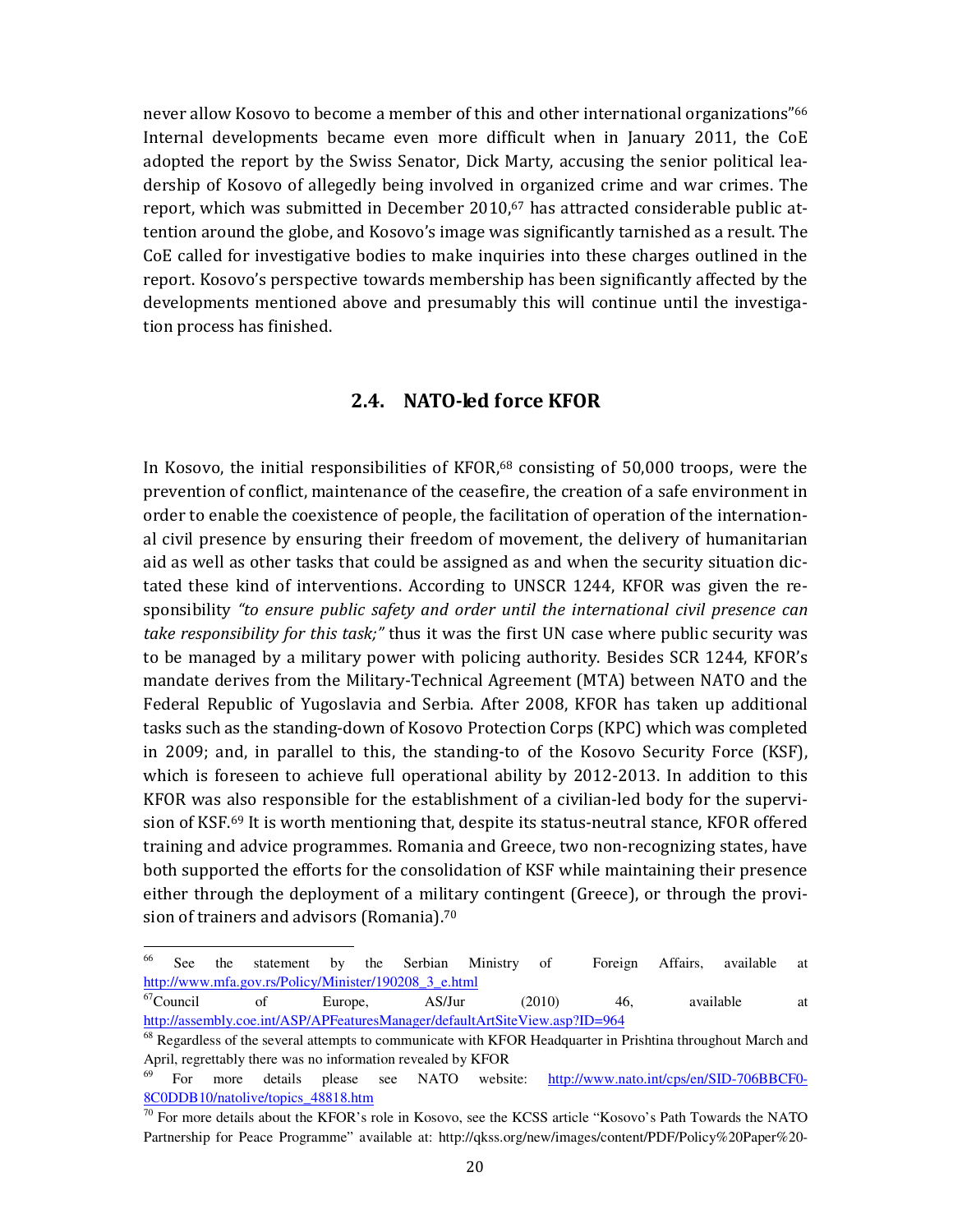Regardless of contextual changes and developments on the ground, KFOR will continue its presence in Kosovo without a final withdrawal date, operating under UNSCR 1244, unless a new resolution comes into force. In compliance with the changes of the situation on the ground, KFOR has reviewed its size and tasks. Immediately after the Declaration of Independence, the stance taken by the North Atlantic Council remained unchanged: "Following Kosovo's declaration of independence yesterday, NATO reaffirms that KFOR shall remain in Kosovo on the basis of UNSCR 1244, as agreed by Foreign Ministers in December 2007, unless the UN Security Council decides otherwise."71Until now, 24 out of 28 NATO members have recognized the Independence of Kosovo.72 There are currently 6, 226 KFOR troops deployed for the maintenance of safety and security within Kosovo. One task is, for example, guaranteeing the freedom of movement for the citizens of Kosovo.

KFOR carries the main public security burden of the northern part of Kosovo due to the limited presence of the Kosovo Police and EULEX. While it is comprised of military personnel, it is "forced" to exercise policing tasks in that part of Kosovo. While its role is prominent in the North, the role of KFOR in other parts of Kosovo is almost non-existent. KFOR troops still provide protection for the two main orthodox churches: The Patriarch of Peja and the Monastery in Deçan – despite the repeated requests of the Kosovo Police to take over the guarding of the two religious sites. Furthermore, KFOR troops have relinquished jurisdiction over the green line borders with Albania, Macedonia and Montenegro and transferred it to the Kosovo Police, but the border with Serbia is expected to be transferred to the police in the future.

KFOR's performance is hampered by the political orders of Brussels and the respective governing capitals of the constituent contingents due to its subordination to democratic civilian control. The KFOR commander retains a key role among the political discourse in Kosovo and in the past the commander even served as mediator, which goes beyond the remit of the office.<sup>73</sup>

<sup>%20</sup>KCSS%20-

<sup>%20%20</sup>Kosovo%27s%20Path%20towards%20the%20NATO%20Partnership%20for%20Peace%20Programme .PDF

<sup>71</sup> Statement by the North Atlantic Council after Kosovo's declaration of independence, NATO, 18 February 2008, available at: http://www.nato.int/docu/pr/2008/p08-025e.html http://www.nato.int/docu/pr/2008/p08- 025e.html

<sup>&</sup>lt;sup>72</sup> For more details please see website: Who recognized Kosova as an Independent State? http://www.kosovothanksyou.com/statistics/

<sup>73</sup> See the B92 article, "KFOR commander: Withdrawal no easy decision" available at: http://www.b92.net/eng/news/politics-article.php?yyyy=2011&mm=07&dd=29&nav\_id=75683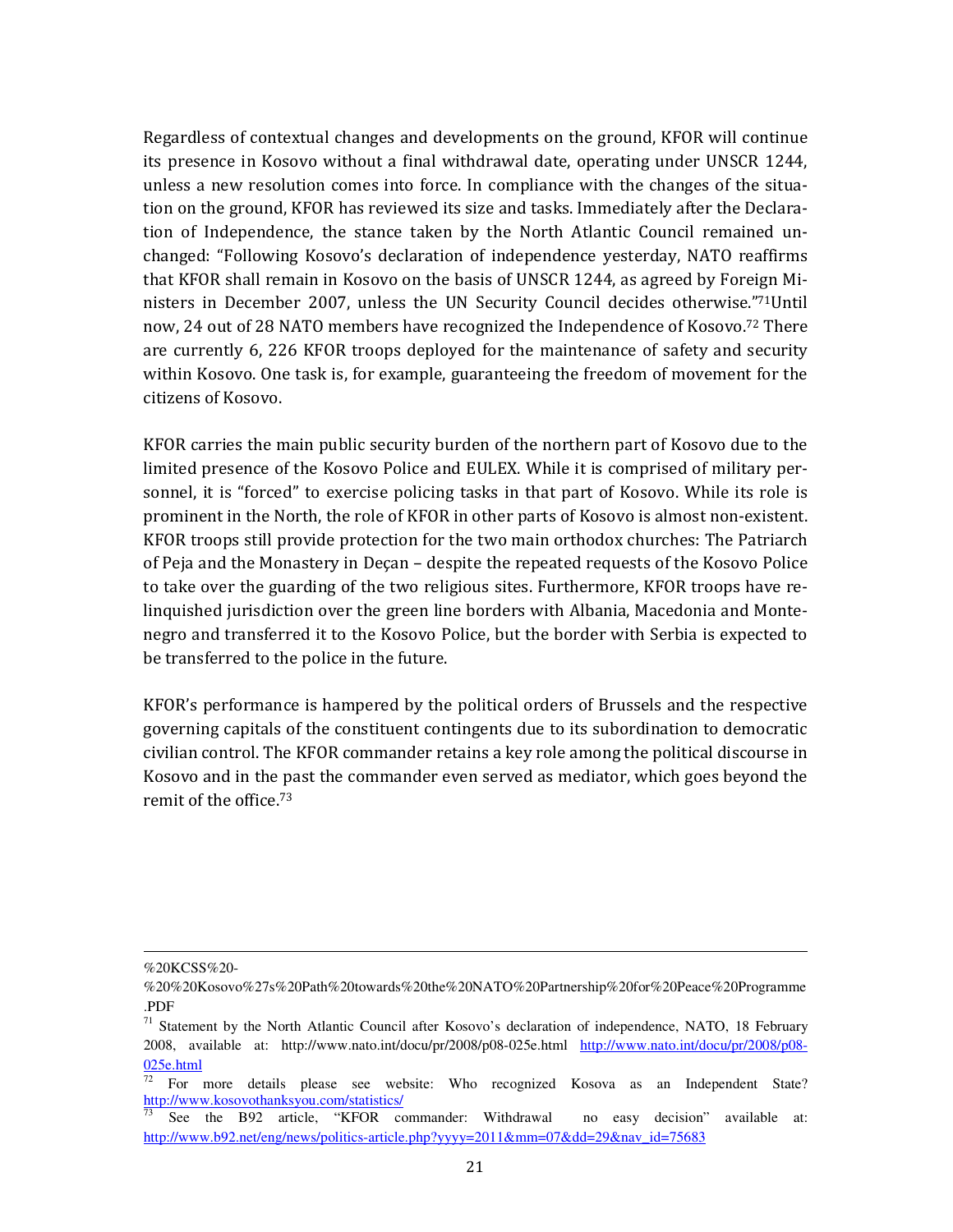#### 2.5. Liaison Offices

Despite the present international civilian and military actors, Kosovo experiences another category of so-called "quasi diplomatic representation" mainly referring to those countries that maintain their representation through Liaison Offices,74 while refusing to recognize the independence of Kosovo. Even after 2008, Russia, China, Greece, Slovakia and Romania continue their operation in the capital Prishtina, within the UNMIK framework, specifically protected by the UNMIK Regulation on the Establishment and Functioning of Liaison Offices in Kosovo. This regulation states that: "Liaison Offices and their personnel shall enjoy privileges and immunities as are provided for in this Regulation." However, even at that time it explicitly stated, under the Section of Respect for Local Laws and Regulations, that: ''Personnel and locally-recruited personnel shall respect the laws applicable in Kosovo"<sup>75</sup> Nevertheless, in the current context, 'the respect for the laws applicable in Kosovo' necessarily result in the respect for the post-independent, effectual domestic laws, which in this case remain suspended due to UNSCR 1244 and the associated UNMIK regulations.

On the other hand, referring to the Ministry of Foreign Affairs (MFA),<sup>76</sup> the Law on the Status, Immunities and Privileges of Diplomatic and Consular Missions and Personnel in Republic of Kosova and of the International Military Presence and its Personnel (Nr. 03/L-033),<sup>77</sup> under Transitional Provisions, declares that "Liaison Missions established in Republic of Kosova under UNMIK Regulation 2000/42 and relevant personnel shall enjoy the status, privileges, and immunities set out in this Law, even in the absence of accreditation to the State and Government of Republic of Kosova," thus granting the right of presence and immunity to certain missions, even in cases where no contractual relationship is likely to exist until this transitional period expires. An expiry date of this transitional arrangement has not been defined and no information was available regarding the (non- ) accreditation of liaison offices, and there was perceptible end date to this transition period. Therefore, one may conclude that Kosovo grants immunity to 'Diplomatic Missions' who have not recognized its statehood and have no official relationship with the new state. Furthermore, the lack of explicit deadlines regarding the transitional provisions, as mentioned on the Law Nr. 03/L-033, might be interpreted as a continuation of Modus Vivendi between the legal framework deriving from the Constitution of Kosovo, and the UNMIK Regulation applied since 2000.

 $74$  Note: the aim of this chapter was mainly oriented to analyze the legal bases of the Liaison Offices, deliberately omitting the political attitude of each country towards the Independence of Kosovo.

<sup>&</sup>lt;sup>75</sup> For more details please see UNMIK Regulation (No. 2000/42 Provision 2,1) which entered into force on 10 July 2000http://www.unmikonline.org/regulations/unmikgazette/02english/E2000regs/RE2000\_42.htm

 $<sup>76</sup>$  Regardless of the several attempts to communicate with the MFA officials, no response was given regarding</sup> the interpretation on the coexistence between the UNMIK Regulation and the Nr. 03/L-033.

<sup>&</sup>lt;sup>77</sup> For more details please see article 11.1 of the Ministry of Foreign Affairs Law (No. 03/L-033) http://www.mfa-ks.net/repository/docs/2008\_03-L033\_en1.pdf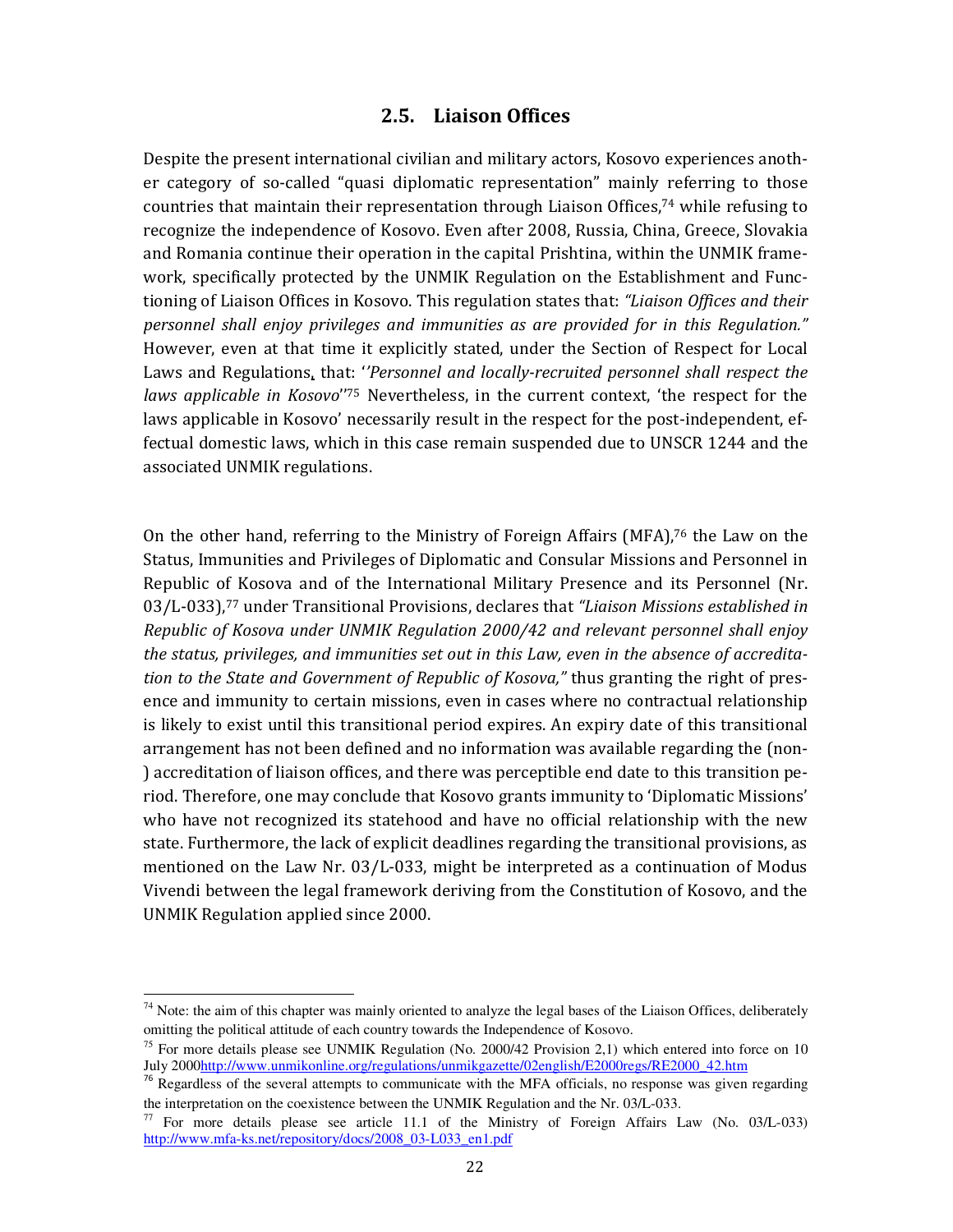Regardless of informal communication between Kosovo institutions and Liaison Offices, this research has not discovered 'a hosting role' by the Kosovo MFA in the sense of determining the set of circumstances that lead to the establishment or continuation of Liaison Office's operability in post-independence Kosovo. However, it needs to be emphasized that the above-mentioned Liaison Offices differ in levels of operation- some provide consular services (Greece and Slovakia) on a daily basis for Kosovo's citizens and actively participate in public events, while others remain reluctant towards any interaction with local stakeholders in Kosovo.<sup>78</sup>

<sup>&</sup>lt;sup>78</sup> Regardless of several attempts to contact the abovementioned Offices through electronic mail, none of them responded to the inquiry made by the research team throughout March and April 2012.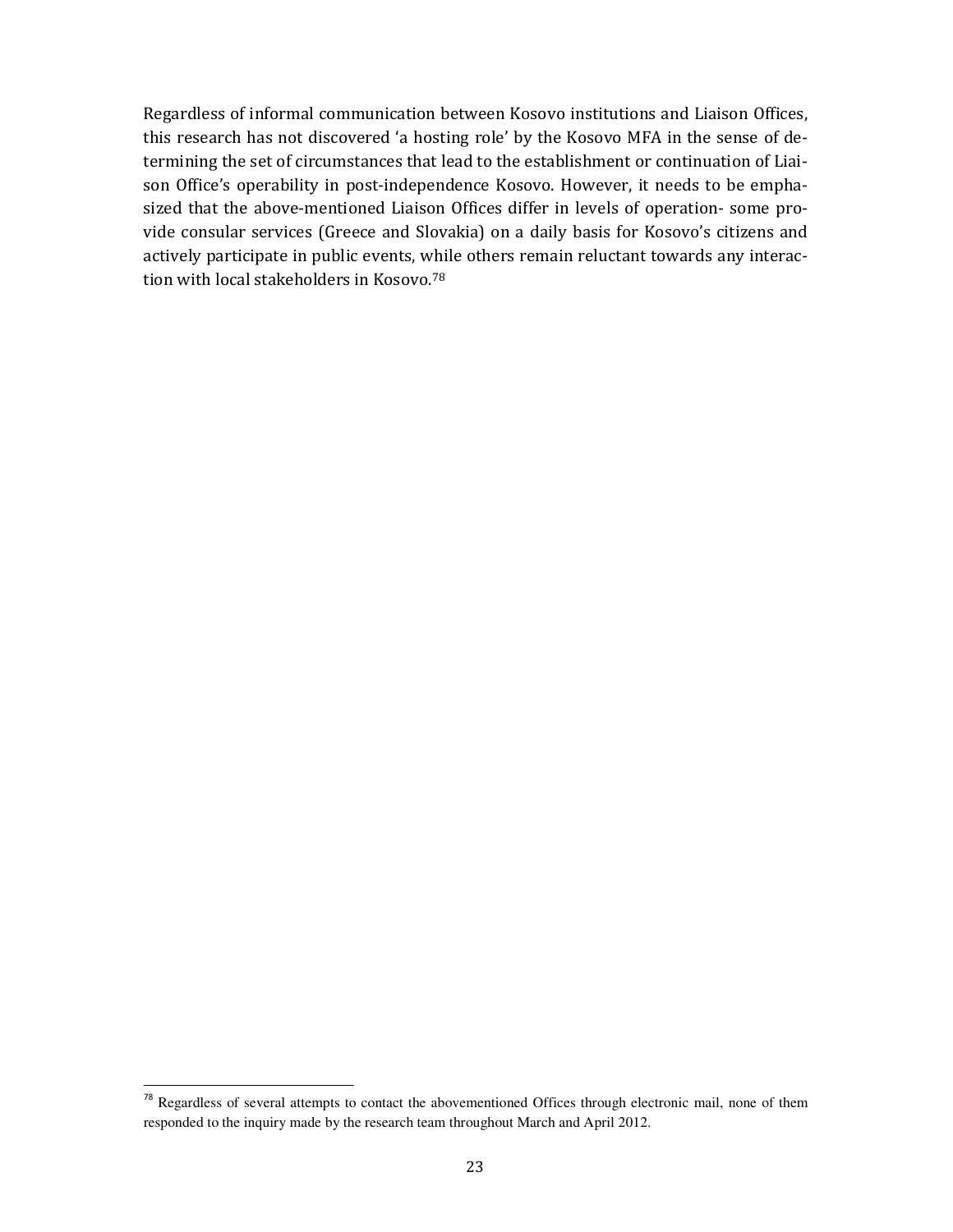#### 3. Conclusions

Four years have passed since Kosovo's institutions have declared independence and they are externally striving for international recognition, by continuously abiding to seclusion and restriction of movement. However, internally Kosovo remains characterized by the hybrid presence of international actors that are either directly endorsed by the United Nations (KFOR, UNMIK and OSCE) through the UNSCR 1244 or who operate under this legal framework by applying a status-neutral stance. The existence of a consecutive dual governing authority – local and international – has created a unique political and social context of contested statehood, as its international subjectivity to rely on the major political mechanisms within the UN and the EU. Even after its independence, Kosovo's institutions are not the sole governing structure of the state, so that the legal superiority seems enshrined in the constitutional framework itself.

 This is likely to be subjected to political interference and will affect internal affairs of Kosovo, as well as shaping the external image of Kosovo's statehood. Unless the global players, i.e. the permanent members of the UN Security Council, decide otherwise, the current stalemate will persist, jeopardizing all disputed agreements between Kosovo and Serbia, including their respective progress towards Euro-Atlantic accession and Kosovo's membership of international organizations.

Kosovo institutions should utilize the international presence, both civilian and military, in terms of harmonizing their annual programmatic goals and objectives towards the strategic outcome –contractual relationships in accordance with their postindependence context. In this context, it would be wise for the Government of Kosovo to aim at establishing contractual relationships with the above-mentioned actors and work towards their realistic phasing out together. In addition to this, Kosovo might come to the end of the transitory period that exists in the application of its law- vis-à-vis liaison offices- and attain a position from which to suggest the establishment of formal (contractual) relationships with other states.

From the international community's perspective, an eventual stance on the issue of Kosovo and the achievement of consensus among their respective member states might facilitate the revision of UNSCR 1244 which would be in compliance with the contemporary circumstances in Kosovo. This would ultimately help Kosovo to establish contractual relationships and accelerate Kosovo's membership in the respective institutions. On the contrary, every short-term attempt to justify their presence in the spirit of preserving the status-quo as a legacy of UNSCR 1244 could harm the long-term functionality of the Republic.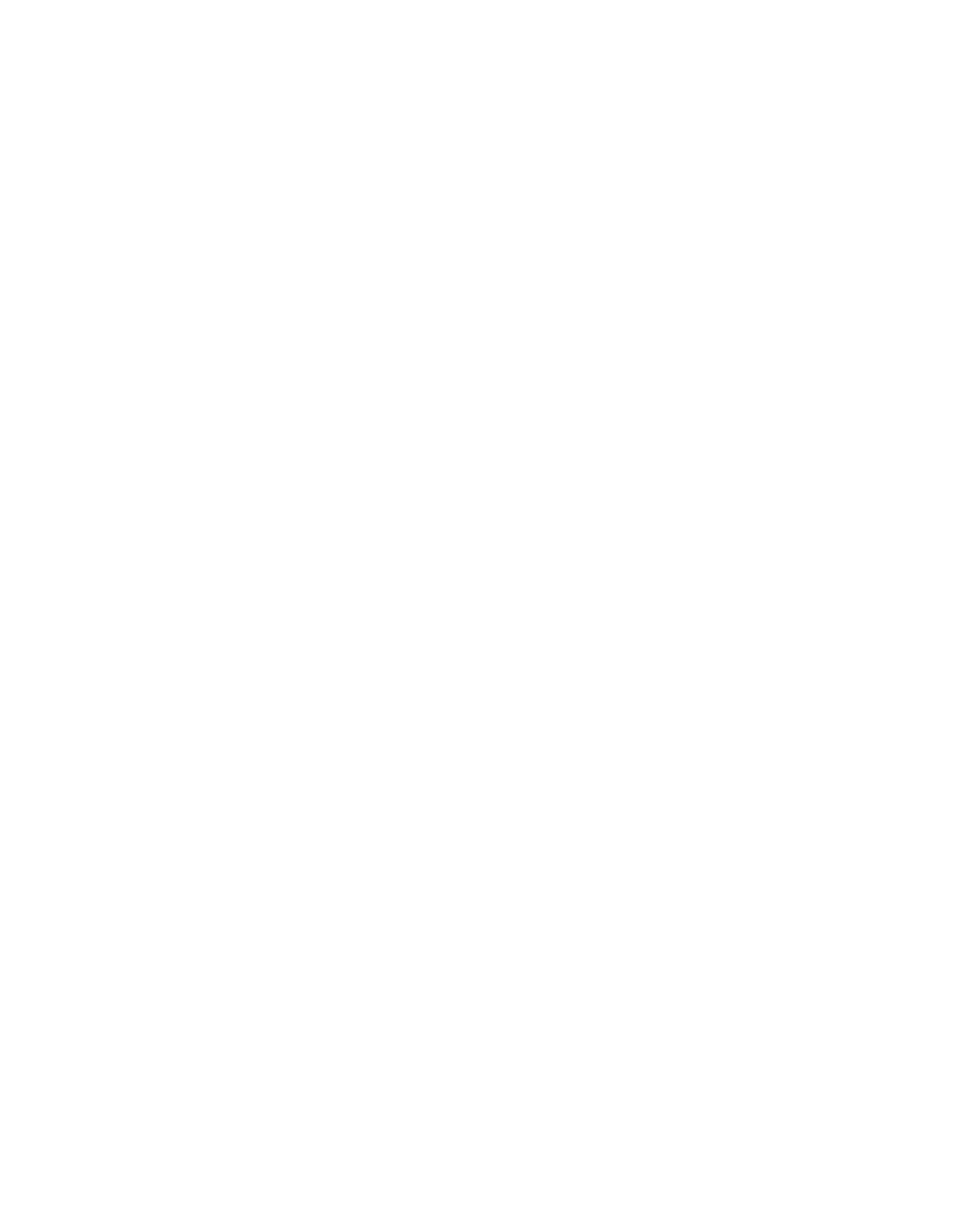Annex I: "Mapping the International Presence based on the UNSCR 1244 legacy" Annex I: "Mapping the International Presence based on the UNSCR 1244 legacy"

| International<br><b>Actor</b> | <b>Function &amp; Mandate</b>                                                                                                                                                                                                                                                                                                                                                                                                                                                                                                                  | 2011/2012<br><b>Staff</b> | Budget 2011/2012 | Kosovo institutions<br><b>Cooperation with</b>                                                                                                             | <b>Exit strategy</b>                                                                          |
|-------------------------------|------------------------------------------------------------------------------------------------------------------------------------------------------------------------------------------------------------------------------------------------------------------------------------------------------------------------------------------------------------------------------------------------------------------------------------------------------------------------------------------------------------------------------------------------|---------------------------|------------------|------------------------------------------------------------------------------------------------------------------------------------------------------------|-----------------------------------------------------------------------------------------------|
| UNMIK                         | for all inhabitants of<br>peaceful and normal life<br>help<br>Kosovo and advance<br>$\mathit{The}$<br>was<br>the<br>was<br>for $a$<br>regional stability in the<br>civilian executive power<br>as vested in him by the<br>Security Council in its<br>Mission is headed by the<br>Special Representative<br>of the Secretary-<br>General, who enjoys<br>Security Council in reso-<br>Resolution 1244 (1999).<br>lution 1244 (1999).<br>ensure conditions f<br>Western Balkans.<br>$extablished$ by<br>The mandate<br>The Mission<br>mandated to | $403$ staff               | \$44,914,800.00  | lacks<br>$\overline{\mathrm{a}}$<br>- cooperation<br>recognition by<br>in the North<br>relationship<br>institutions<br>contractual<br>Kosovo<br><b>UAM</b> | Subject to the<br>Perma-<br>nent Members<br>decisions by<br>of the Security<br>Council<br>the |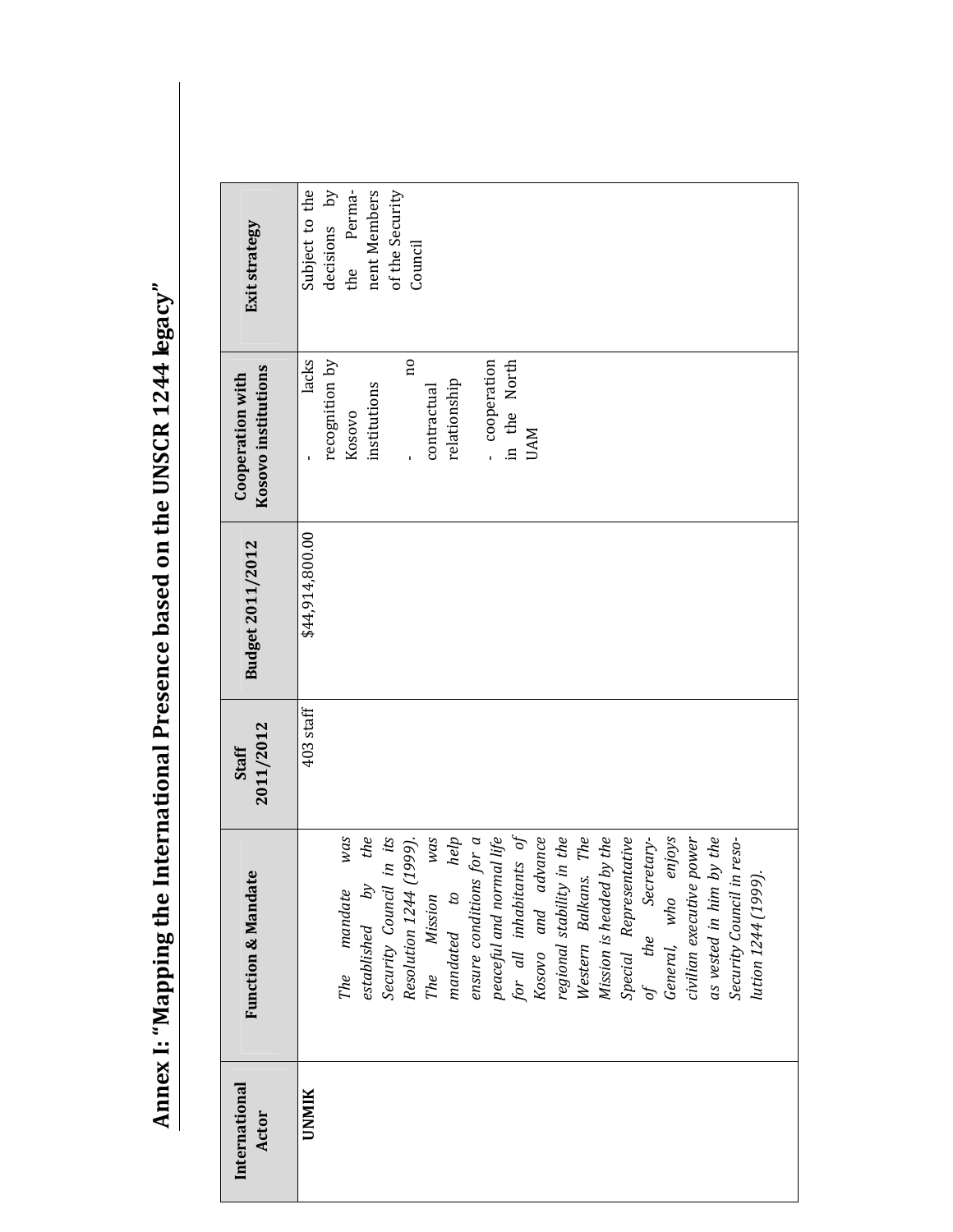| Force, and the<br>however now<br>relationship<br>contractual<br>Ministry of<br>evidenced<br>has been<br>Security<br>Internal<br>Kosovo<br>Affairs,<br>the security aspects of<br>Federal Republic of<br>Yugoslavia and the<br>the peace settlement it<br>a peace support<br>tion in Kosovo since<br>His<br>Agreement (Kumanova<br>the International<br>rity Force (KFOR) and<br>the Governments of the<br>$the$<br>to the Article V of the<br>Kumanova Agreement,<br>"KFOR commander is<br>of this agreement and<br>all parties and persons".<br>June 1999 in support of<br>Agreement) between<br>Council<br>Additionally, according<br>the final authority<br>garding interpretation<br>nations are binding on<br>public of Serbia., as well<br>$(1999)$ .<br>KFOR has been leading<br>wider international<br>Resolution 1244<br>as the Security<br>supports,. | on the<br>The legal bases | 6,626  | Not available | Mainly with     | Subject to the                               |
|-----------------------------------------------------------------------------------------------------------------------------------------------------------------------------------------------------------------------------------------------------------------------------------------------------------------------------------------------------------------------------------------------------------------------------------------------------------------------------------------------------------------------------------------------------------------------------------------------------------------------------------------------------------------------------------------------------------------------------------------------------------------------------------------------------------------------------------------------------------------|---------------------------|--------|---------------|-----------------|----------------------------------------------|
|                                                                                                                                                                                                                                                                                                                                                                                                                                                                                                                                                                                                                                                                                                                                                                                                                                                                 | Technical<br>Military     | troops |               | the Ministry of | $\overline{S}$<br>decisions                  |
|                                                                                                                                                                                                                                                                                                                                                                                                                                                                                                                                                                                                                                                                                                                                                                                                                                                                 |                           |        |               |                 | the                                          |
|                                                                                                                                                                                                                                                                                                                                                                                                                                                                                                                                                                                                                                                                                                                                                                                                                                                                 |                           |        |               |                 | Permanent                                    |
|                                                                                                                                                                                                                                                                                                                                                                                                                                                                                                                                                                                                                                                                                                                                                                                                                                                                 |                           |        |               |                 | Members of                                   |
|                                                                                                                                                                                                                                                                                                                                                                                                                                                                                                                                                                                                                                                                                                                                                                                                                                                                 |                           |        |               |                 | Security<br>the                              |
|                                                                                                                                                                                                                                                                                                                                                                                                                                                                                                                                                                                                                                                                                                                                                                                                                                                                 |                           |        |               |                 | and<br>Council                               |
|                                                                                                                                                                                                                                                                                                                                                                                                                                                                                                                                                                                                                                                                                                                                                                                                                                                                 |                           |        |               |                 | North-<br>the                                |
|                                                                                                                                                                                                                                                                                                                                                                                                                                                                                                                                                                                                                                                                                                                                                                                                                                                                 |                           |        |               |                 | Atlantic                                     |
|                                                                                                                                                                                                                                                                                                                                                                                                                                                                                                                                                                                                                                                                                                                                                                                                                                                                 |                           |        |               |                 | Council.                                     |
|                                                                                                                                                                                                                                                                                                                                                                                                                                                                                                                                                                                                                                                                                                                                                                                                                                                                 |                           |        |               |                 | "Following                                   |
|                                                                                                                                                                                                                                                                                                                                                                                                                                                                                                                                                                                                                                                                                                                                                                                                                                                                 |                           |        |               |                 | Kosovo's                                     |
|                                                                                                                                                                                                                                                                                                                                                                                                                                                                                                                                                                                                                                                                                                                                                                                                                                                                 |                           |        |               |                 | Declaration of                               |
|                                                                                                                                                                                                                                                                                                                                                                                                                                                                                                                                                                                                                                                                                                                                                                                                                                                                 |                           |        |               |                 | Independence,                                |
|                                                                                                                                                                                                                                                                                                                                                                                                                                                                                                                                                                                                                                                                                                                                                                                                                                                                 |                           |        |               |                 | <b>NATO</b>                                  |
|                                                                                                                                                                                                                                                                                                                                                                                                                                                                                                                                                                                                                                                                                                                                                                                                                                                                 |                           |        |               |                 | reaffirms that                               |
|                                                                                                                                                                                                                                                                                                                                                                                                                                                                                                                                                                                                                                                                                                                                                                                                                                                                 |                           |        |               |                 | $\ensuremath{\mathsf{shall}}$<br><b>KFOR</b> |
|                                                                                                                                                                                                                                                                                                                                                                                                                                                                                                                                                                                                                                                                                                                                                                                                                                                                 |                           |        |               |                 | $\Xi$<br>remain                              |
|                                                                                                                                                                                                                                                                                                                                                                                                                                                                                                                                                                                                                                                                                                                                                                                                                                                                 |                           |        |               |                 | Kosovo on the                                |
|                                                                                                                                                                                                                                                                                                                                                                                                                                                                                                                                                                                                                                                                                                                                                                                                                                                                 |                           |        |               |                 | $\sigma$ f<br>bases                          |
|                                                                                                                                                                                                                                                                                                                                                                                                                                                                                                                                                                                                                                                                                                                                                                                                                                                                 |                           |        |               |                 | UNSCR1244,                                   |
|                                                                                                                                                                                                                                                                                                                                                                                                                                                                                                                                                                                                                                                                                                                                                                                                                                                                 |                           |        |               |                 | as agreed by                                 |
|                                                                                                                                                                                                                                                                                                                                                                                                                                                                                                                                                                                                                                                                                                                                                                                                                                                                 |                           |        |               |                 | Foreign                                      |
|                                                                                                                                                                                                                                                                                                                                                                                                                                                                                                                                                                                                                                                                                                                                                                                                                                                                 |                           |        |               |                 | Ц.<br>Ministers                              |
|                                                                                                                                                                                                                                                                                                                                                                                                                                                                                                                                                                                                                                                                                                                                                                                                                                                                 |                           |        |               |                 | December                                     |
|                                                                                                                                                                                                                                                                                                                                                                                                                                                                                                                                                                                                                                                                                                                                                                                                                                                                 |                           |        |               |                 | 2007m unless                                 |
|                                                                                                                                                                                                                                                                                                                                                                                                                                                                                                                                                                                                                                                                                                                                                                                                                                                                 |                           |        |               |                 | $\mathsf{K}$<br>the                          |
|                                                                                                                                                                                                                                                                                                                                                                                                                                                                                                                                                                                                                                                                                                                                                                                                                                                                 |                           |        |               |                 | Security                                     |
|                                                                                                                                                                                                                                                                                                                                                                                                                                                                                                                                                                                                                                                                                                                                                                                                                                                                 |                           |        |               |                 | Council                                      |
|                                                                                                                                                                                                                                                                                                                                                                                                                                                                                                                                                                                                                                                                                                                                                                                                                                                                 | forts to build peace and  |        |               |                 | oth-<br>decides                              |

27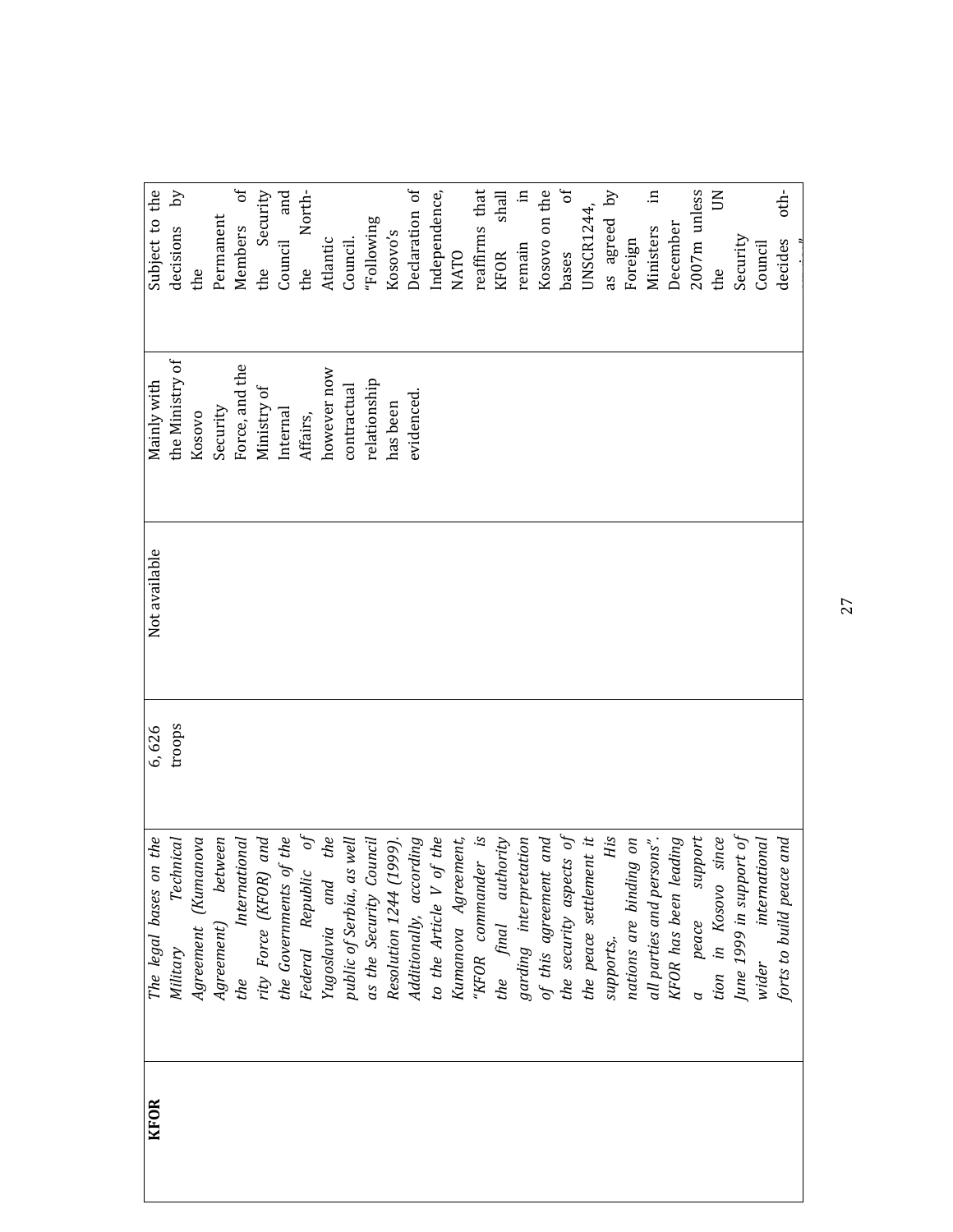| <b>OSCE</b> | has been extended at<br>ovo Force (KFOR),<br>vided by 31 countries<br>freedom of movement<br>for all citizens,<br>Since then, the mandate<br>troops<br>from the NATO-led<br>1999 and was extended<br>the end of every month<br>$non-$<br>The Mission mandate<br>was set out by OSCE<br>Permanent Council<br>$the$<br>nent Council decided to<br>extend the mandate un-<br>ployed in Kosovo to help<br>and<br>tive of their ethnic ori-<br>cision No. 305 of 1 July<br>area.<br>still<br>and<br>$\overline{z}$<br>2008.<br>cure environment<br>$(23$ MATO and 8<br>maintain a safe<br>day, some 6,300 i<br>stability in the<br>annually. On<br>til 31 January<br>NATO), are<br>ber 2007,<br>gin. | $670$ staff | €22,606,300.00 | relations with<br>of Kosovo,<br>$_{\rm good}$<br>the Assembly<br>ies and multi-<br>no<br>mainly<br>local<br>nicipalities;<br>however<br>electoral<br>tioned,<br>tained<br>ethnic<br>ners,<br>Role<br>the | <b>no</b><br>the Participat-<br>ing Members<br><b>Depends</b><br>decision. |
|-------------|-------------------------------------------------------------------------------------------------------------------------------------------------------------------------------------------------------------------------------------------------------------------------------------------------------------------------------------------------------------------------------------------------------------------------------------------------------------------------------------------------------------------------------------------------------------------------------------------------------------------------------------------------------------------------------------------------|-------------|----------------|----------------------------------------------------------------------------------------------------------------------------------------------------------------------------------------------------------|----------------------------------------------------------------------------|
|             | for a one-month period.                                                                                                                                                                                                                                                                                                                                                                                                                                                                                                                                                                                                                                                                         |             |                | contractual                                                                                                                                                                                              |                                                                            |

28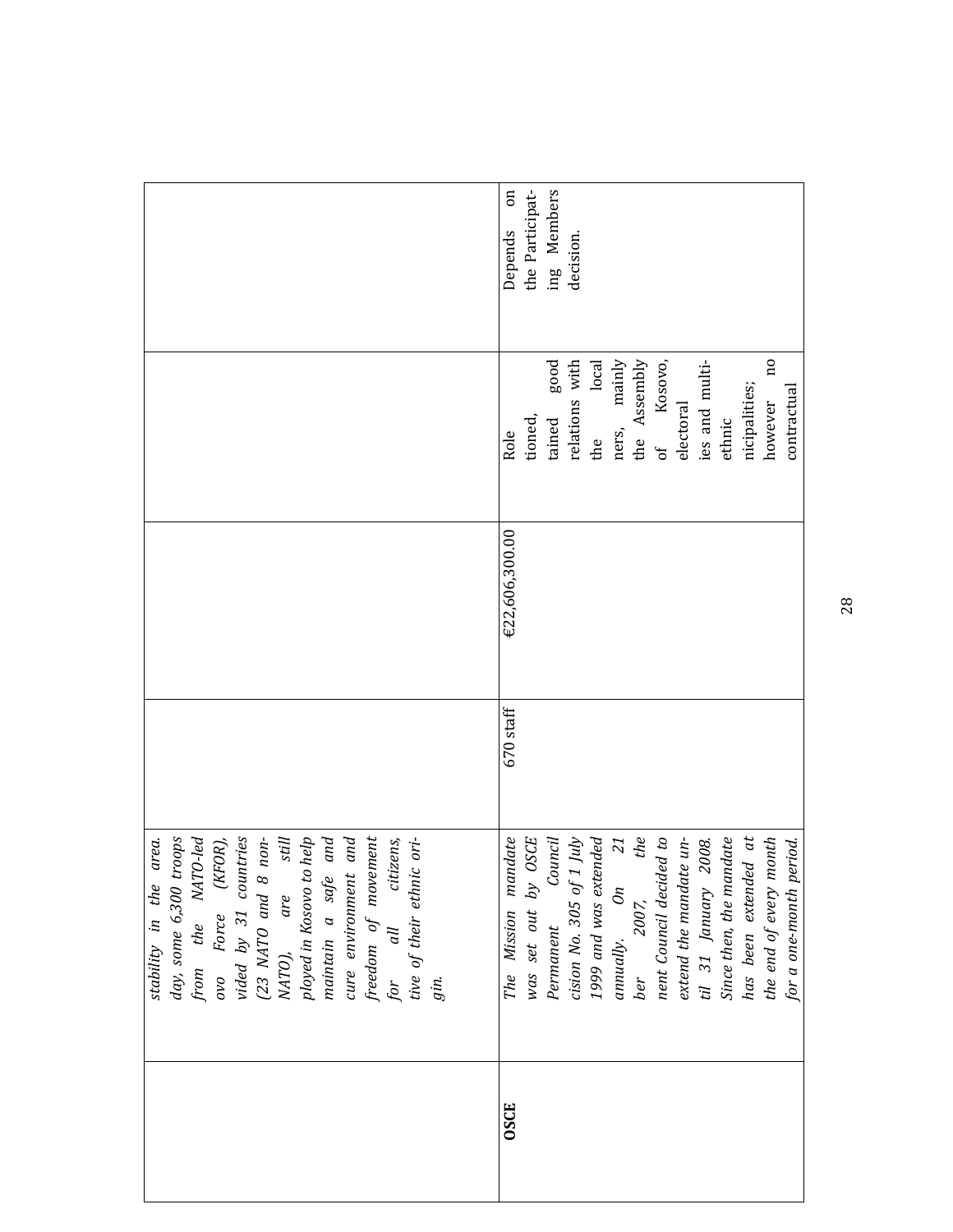|                               | $\mathit{good}$<br>The Mission mandate<br>rights,<br>governance promotion.<br>rule of law and<br>includes human                                                                                                                                                                       |                                 |               | lationship evi-<br>denced. |                |
|-------------------------------|---------------------------------------------------------------------------------------------------------------------------------------------------------------------------------------------------------------------------------------------------------------------------------------|---------------------------------|---------------|----------------------------|----------------|
| of Europe<br>Council          | $\mathfrak{b}$<br>human rights and the<br>rule of law and to<br>develop common<br>responses to political,<br>reinforce democracy,<br>and<br>social, cultural<br>legal challenges<br>protection                                                                                        | 2<br>4 staff,<br>teams<br>local | Not available | Not available              | Not available  |
|                               | and the protection of<br>minorities, combating<br>fighting<br>corruption, education<br>cultural heritage<br>torture,                                                                                                                                                                  |                                 |               |                            |                |
| Office of<br>Liaison<br>China | $\begin{array}{lll} (a) & \textit{Conducting the} \\ \textit{relations} & \textit{of} & \textit{the} \end{array}$<br>the international civil<br>presence and with the<br>may<br>perform the following<br>ernment concerned with<br>the international<br>Liaison Offices<br>functions: | available<br>Not                | Not available | Not available              | Not applicable |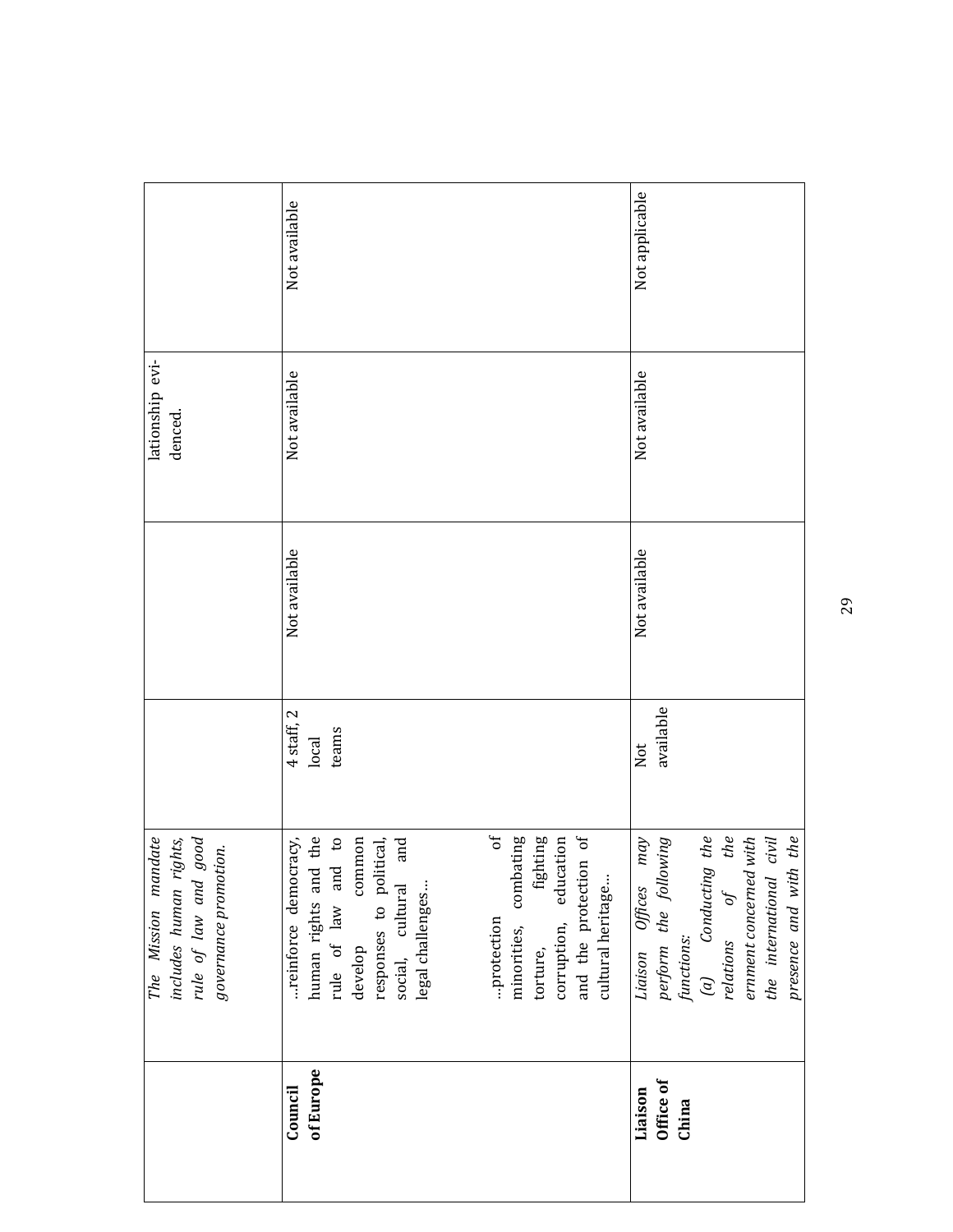| security<br><i>international</i> | with<br>presence, and | rim institutions | $\begin{array}{c} as \\ the \end{array}$ | tablished by the<br>national civil presence | in order to contribute to | $\begin{tabular}{ll} the \\ \hline \textit{full} & \textit{first} \\ \textit{mandate given to the} \\ \textit{intermational civil} & \textit{and} \end{tabular}$ |  | security presences un- | der the resolution;<br>(b)            Protecting      in<br>Kosovo  the  interests  of |  | the Government<br>concerned and of its<br>nationals, including | entities,<br>corporate | limits<br>within the | interna-<br>permitted by | functions | entrusted to the Liaison | Govern-<br>Office by the | ment concerned which<br>are not prohibited by | the applicable law in | Kosovo and to which no | objection is taken by the | relevant authorities in | Kosovo. |
|----------------------------------|-----------------------|------------------|------------------------------------------|---------------------------------------------|---------------------------|------------------------------------------------------------------------------------------------------------------------------------------------------------------|--|------------------------|----------------------------------------------------------------------------------------|--|----------------------------------------------------------------|------------------------|----------------------|--------------------------|-----------|--------------------------|--------------------------|-----------------------------------------------|-----------------------|------------------------|---------------------------|-------------------------|---------|

 $\mathbf{r}$ 

30

 $\overline{\phantom{a}}$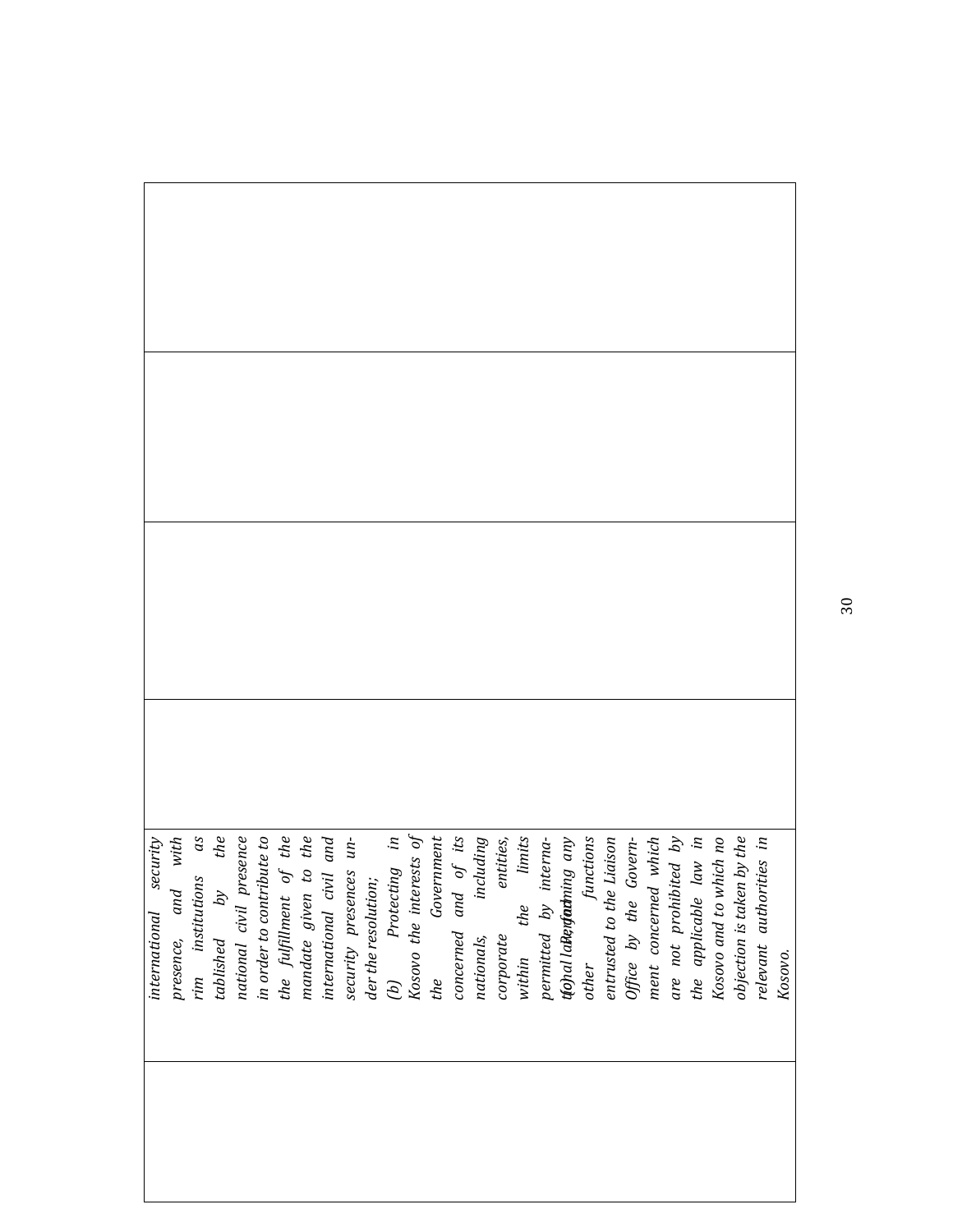| Office of<br>Russian<br>Liaison            | see as above | available<br>Not | Not available | Not available | Not applicable |
|--------------------------------------------|--------------|------------------|---------------|---------------|----------------|
| Republic<br>Office of<br>Liaison<br>Slovak | see as above | available<br>Not | Not available | Not available | Not applicable |
| Office of<br>Liaison<br>Greece             | see as above | available<br>Not | Not available | Not available | Not applicable |
| Romania<br>Office of<br>Liaison            | see as above | available<br>Not | Not available | Not available | Not applicable |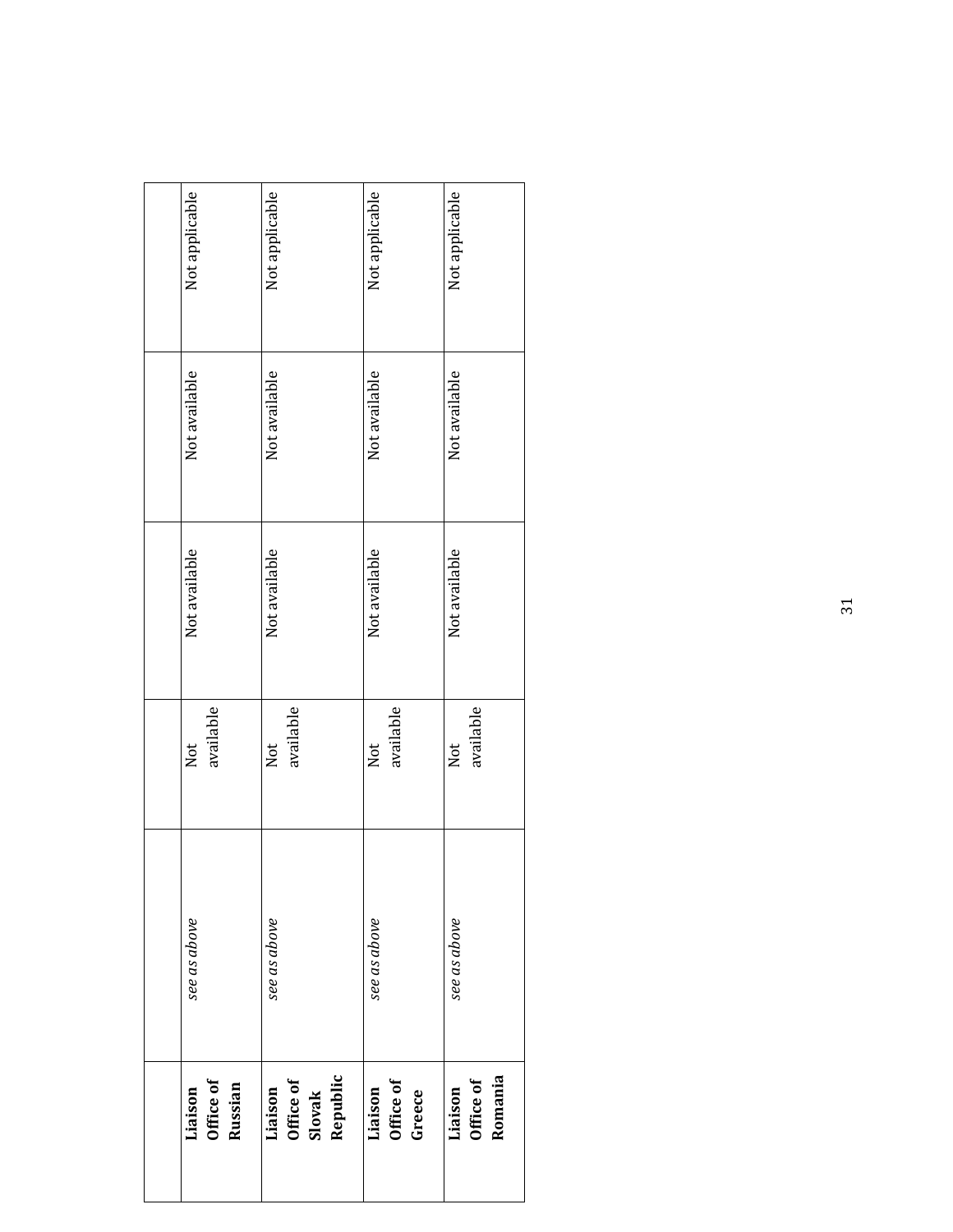### Bibliography

#### Legislation and Strategies

- 1. International Court of Justice final decision (2010) available at: http://www.icjcij.org/docket/files/141/15987.pdf 15 March, 2012;
- 2. Assembly of Kosovo, Resolution on the Ending Supervision of Independence, 31 January 2012, http://www.kuvendikosoves.org/comm on/docs/Assembly\_Resolution.pdf 15 March, 2012;
- 3. Marti Ahtisaari; Comprehensive Proposal for the Kosovo Status Settlement, UN-OSEK;

http://www.unosek.org/docref/Compr ehensive\_proposal-english.pdf 15 March, 2012;

4. Kosovo's Declaration of Independence, available at http://www.assemblykos-

ova.org/common/docs/Dek\_Pav\_e.pdf) 15 March, 2012;

- 5. European Union, Agreement on Regional Cooperation and IBM technical protocol, 24 February 2012, http://www.consilium.europa.eu/uedoc s/cms\_Data/docs/pressdata/EN/foraff/ 128138.pdf 30 March, 2012;
- 6. Constitution of the Republic of Kosovo, 15 June 2008 http://www.kushtetutakosoves.info/re pository/docs/Constitution.of.the.Republic.o f.Kosovo.pdf 30 March, 2012;
- 7. UNMIK Regulation (No. 2000/42), 10 July 2000 http://www.unmikonline.org/regulatio ns/unmikgazette/02english/E2000regs /RE2000\_42.htm 30 March, 2012;
- 8. Ministry of Foreign Affairs Law (No. 03/L-033) http://www.mfaks.net/repository/docs/2008\_03- L033\_en1.pdf 1 April, 2012;
- 9. UN SC Resolution 1244, 10 June 1999 http://daccess-ddsny.un.org/doc/UNDOC/GEN/N99/172/ 89/PDF/N9917289.pdf?OpenElement 1 April, 2012;

#### Interviews

- 10. Interview with Kosovo Civil Society representative , 30 March 2012 – Prishtina
- 11. Interview with International Crisis Group, 23 April 2012 - Prishtina
- 12. Interview with UNMIK senior officials, 7 March 2012 – Prishtina
- 13. Interview with Legal Expert, Group for Legal and Political Studies, 27 April 2012 - Prishtina
- 14. Interview with OSCE official, 12 March 2012 - Prishtina

#### Articles and Reports

- 15. European Union Office in Kosovo/European Union special Representative, Political and Economic Relations: http://eeas.europa.eu/delegations/koso vo/eu\_kosovo/political\_relations/index\_ en.htm 18 March, 2012;
- 16. Assistant Secretary-General's briefing on UNMIK at UN Security Council, 8 February 2012. http://www.unmikonline.org/Pages/U NSC08022012.aspx 19 March, 2012;
- 17. King, Iain, and Whit Mason. Peace at any price: how the world failed Kosovo. Ithaca: Cornell University Press, 2006.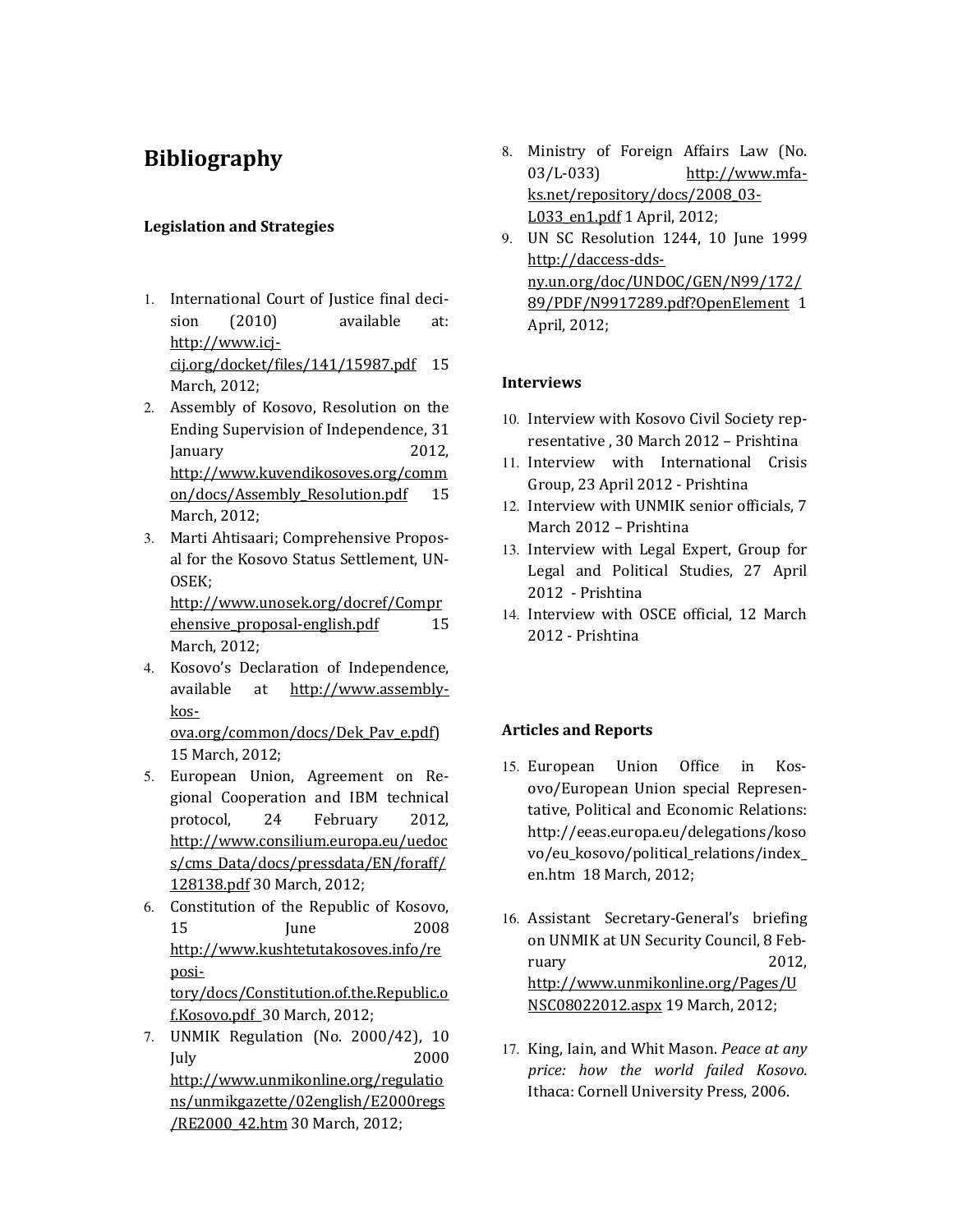- 18. Koha Ditorre, "Me pavarësi, GJND dhe 1244 në nismat rajonale" news article, online media, 19 February http://www.kohaditore.com/?page=1,1 3,88546
- 19. Telegrafi, "Opozita kundër fusnotes:" news article, online media, 20 February 2012 http://www.telegrafi.com/lajme/opozit a-kunder-fusnotes-2-20393.html
- 20. ICO "Statement by ICR Pieter Feith on the Assembly of Resolution on Ending Supervised Independence", news release, 31 January 2012 http://www.icokos.org/data/Image/2012Statement\_by \_ICR\_on\_Assembly\_resolution.pdf
- 21. Government of Kosovo, "Prime Minister Hashim Tachi is received in New York by the United Nations General Secretary, Ban Ki Moon" available at: http://www.kryeministriks.net/?page=2,9,2784 22 April, 2012;
- 22. European Commission, Progress Report for Kosovo 2011, p52.
- 23. KCSS article "Qeverisja e Agjencisë së Intelegjencës në Kosovë", available at: http://qkss.org/new/images/content/P DF/QEVERISJA%20E%20AGJENCIS%C3 %8B%20S%C3%8B%20INTELIGJENC% C3%8BS%20N%C3%8B%20KOSOV%C 3%8B.pdf 22 April, 2012;
- 24. KIPRED,"Kosovo the unprecedented State" Policy Brief #6, 25 February 2012 http://www.kipred.net/web/upload/K osovo\_The\_Unprecedented\_State.pdf 23 April, 2012;
- 25. FRIDE, "Security Council Resolutions under Chapter VII" e-book, 28 Spetember 2009 http://www.fride.org/uploads/Cap5\_Ko sovo\_ENG\_oct9.pdf 25 April, 2012;
- 26. Ministry of Foreign Affairs, countries that have recognized Kosovo: http://www.mfa-ks.net/?page=1,33 1 May, 2012;
- 27. Report of the Secretary-General on the United Nations Interim Administration Mission in Kosovo of 12 June 2008 (S/2008/354), http://www.un.org/ga/search/view\_do c.asp?symbol=S/2012/72 23 April, 2012;
- 28. KCCS Report on "Re-Establishment and Reform of the Justice System in Kosovo (1999-2011)" http://qkss.org/new/index.php?section =news&cmd=details&newsid=216&teas erId=11 29 April, 2012;
- 29. General Secretary's Statement, Ban Ki-Moon, Proposal to Reconfigure the UN (SC 9366) http://www.un.org/News/Press/docs/ 2008/sc9366.doc.htm 29 April, 2012;
- 30. Visoka, Gezim & Bolton, Grace: "Civil Wars. The Complex Nature of and Implications of International Engagement after Kosovo's Independence" e-book, 27 June 2010 http://dcu.academia.edu/GezimVisoka/ Papers/542131/The\_Complex\_Nature\_and \_Implications\_of\_International\_Engagem ent\_after\_Kosovos\_Independence 30

April, 2012;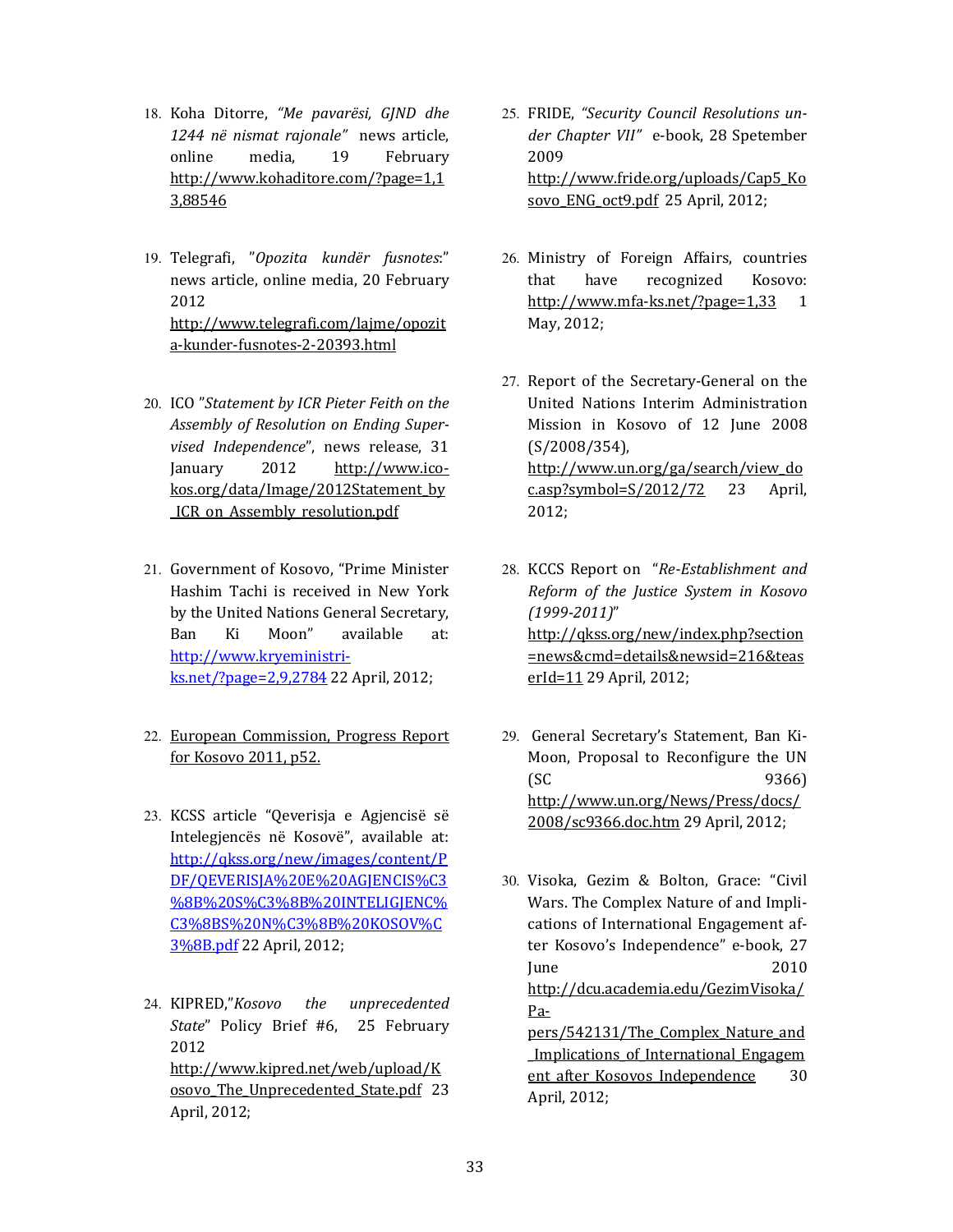- 31. UNMIK's website: http://www.unmikonline.org/Pages/ab out.aspx 30 April, 2012;
- 32. Koha.net, "Qeveria e ICO-ja me plan për mbylljen e UNMIK-ut në Mitrovicë" neps article, online media, 9 February 2012, http://www.koha.net/?page=1,13,8731 6 30 April, 2012;
- 33. Indeksonline, "UNMIK-u s'e ka në plan mbyllje e zyrës në veri" news article, online media, 9 February 2012 http://www.indeksonline.net/?FaqeID= 2&LajmID=15006 29 April, 2012;
- 34. Lajmeshqip, "Pas 13 vjetësh, UNMIK dorëzon selinë në Mitrovicë" neps article, online media, 2 March 2012 http://www.lajmeshqip.com/kombetar e/pas-13-vjetesh-unmik-dorezonseline-ne-mitrovice
- 35. Indeksonline, "Qeveria, parat tona për strukturat paralele" news article, online media, 9 March 2012 http://www.indeksonline.net/?FaqeID= 2&LajmID=16499
- 36. Telegrafi, "Zyrtarë e UNMIK-ut punojnë edhe në strukturat paralele" news article, online media, 14 February, http://www.telegrafi.com/lajme/zyrtar e-e-unmik-ut-punojne-edhe-nestrukturat-paralele-2-20269.html
- 37. OSCE, Overview, retrieved on 25 February 2012 http://www.osce.org/kosovo/43378
- 38. Who recognized Kosova as an Independent State, retrieved on 29 April 2012,

http://www.kosovothanksyou.com/stat istics/

- 39. OSCE, "Survey of the OSCE Field Operations" 28 October 2011 http://www.osce.org/node/74783 13 April, 2012
- 40. Kohanet, "S'ka ligj për organizimin e zgjedhjeve serbe nga OSBE" 26 April 2012, http://www.koha.net/?page=1,13,9712 3
- 41. Statement of PACE President 17 February 2012 http://www.assembly.coe.int/ASP/Pres s/StopPressView.asp?ID=2011 29 April, 2012 29 April, 2012
- 42. Council of Europe, "The situation in Kosovo and the role of the Council of Europe" Report (Doc. 12281) 7 June 2012, http://assembly.coe.int/Documents/Wo rkingDocs/Doc10/EDOC12281.pdf 29 April, 2012
- 43. New Kosova Report, "Kosovo to join the Council of Europe" news article, online media. 5 Iune 2010 http://www.newkosovareport.com/200 906051826/Politics/kosovo-to-joincouncil-of-europe.html 30 April, 2012
- 44. Friedrich Ebert Stiftung & Foreign Policy Club "Kosovo's membership into the Council of Europe" December 2011 http://www.fesprishtina.org/wb/media/Publications/2 011/Kosovs%20membership%20EUen glisht-web%20(3).pdf 2 May, 2012
- 45. NATO, Nato's role in Kosovo, retrieved on 15 April 2012: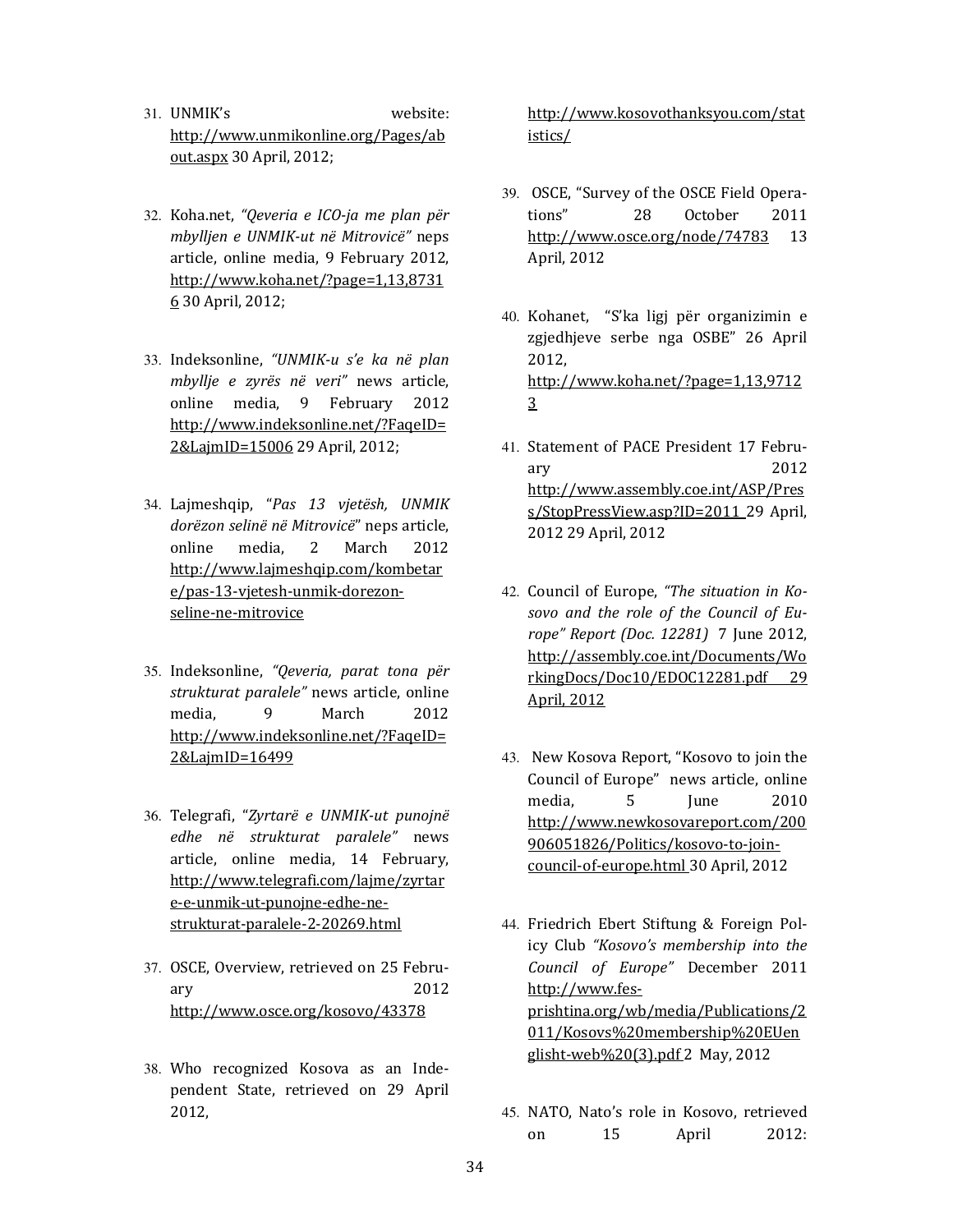http://www.nato.int/cps/en/SID-706BBCF0- 8C0DDB10/natolive/topics\_48818.htm

46. B29, "UN SC voices different views on Kosovo" news article, online media, 30 November 2010 http://www.b92.net/eng/news/politics

arti-

-

cle.php?yyyy=2011&mm=11&dd=30&n av\_id=77557 15 April, 2012

- 47. Washington Times, "Kosovo leader speaks softly, carries big hope" news article, online media, 18 December 2011 http://www.washingtontimes.com/new s/2011/dec/18/kosovar-leader-speakssoftly-carries-big-hope/?page=all 30 April, 2012
- 48. Koha Ditore, "Zgjedhjet e Serbise, pa baze ligjore" available at: http://www.koha.net/?page=1,13,9782 1 4May, 2012
- 49. Visegrad.info,"European future of the Western Balkans" article, 1 October 2010 http://www.visegrad.info/euenlargement-westernbalkans/factsheet/european-future-ofthe-western-balkans.html 3 May, 2012
- 50. Telgrafi, 'OSBE nuk komenton marreveshjne me Serbinë' news article, online media, 30 April 2012 http://www.telegrafi.com/lajme/osbenuk-e-komenton-marreveshjen-meserbine-2-22086.html
- 51. Press Statement by the Government of Kosovo, 30 April 2012, available at: http://www.kryeministriks.net/?page=1,9,2826
- 52. Council of Europe, AS/Jur (2010) 46, available at a state at a state at a state at a state at a state at a state at a state at a state at a state a http://assembly.coe.int/ASP/APFeature sManager/defaultArtSiteView.asp?ID=964 30 April, 2012
- 53. North Atlantic Council after Kosovo's declaration of independence, NATO, 18 February 2008, available at: http://www.nato.int/docu/pr/2008/p0 8-025e.html http://www.nato.int/docu/pr/2008/p0 8-025e.html 15 April, 2012
- 54. the KCSS article "Kosovo's Path Towards the NATO Partnership for Peace Programme" available at: http://qkss.org/new/images/content/P DF/Policy%20Paper%20- %20KCSS%20- %20%20Kosovo%27s%20Path%20tow ards%20the%20NATO%20Partnership %20for%20Peace%20Programme.PDF 15 April, 2012
- **55.** Zeri, 'OSBE-ja organizon zgjedhjet serbe ne Kosove,' online media, 30 April 2012, http://www.zeri.info/artikulli/1/1/484 31/osbe-ja-organizon-zgjedhjet-serbene-kosove/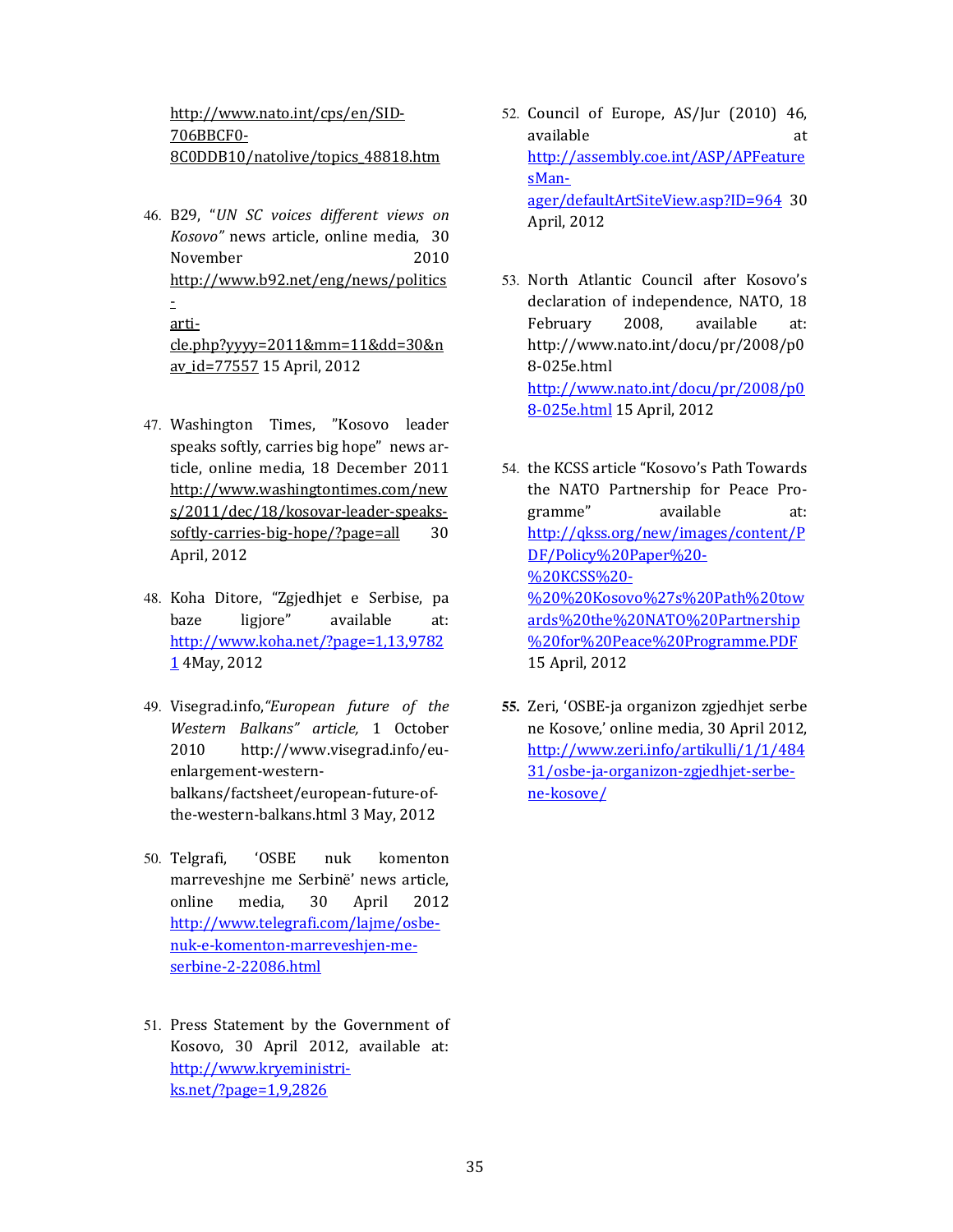Friedrich-Ebert-Stiftung Zyra në Prishtinë, Kosovë Rr.Mujo Ulqinaku 4/App 10 Tel: +381 38 601 900, 601 901 Fax: +381 38 601 902 Email: contact@fes-prishtina.org www.fes-prishtina.org



Kosovar Centre for Security Studies, Prishtinë, Kosovë Rr. Qamil Hoxha 2-2 Tel: +381 38 221 420 Email: pellumb.kallaba@qkss.org violeta.ferati@qkss.org www.qkss.org



KCSS wishes to express its sincere gratitude to the FES Office in Prishtina, whose generous contribution funded the work of this policy paper during the period of March, April and May 2012.